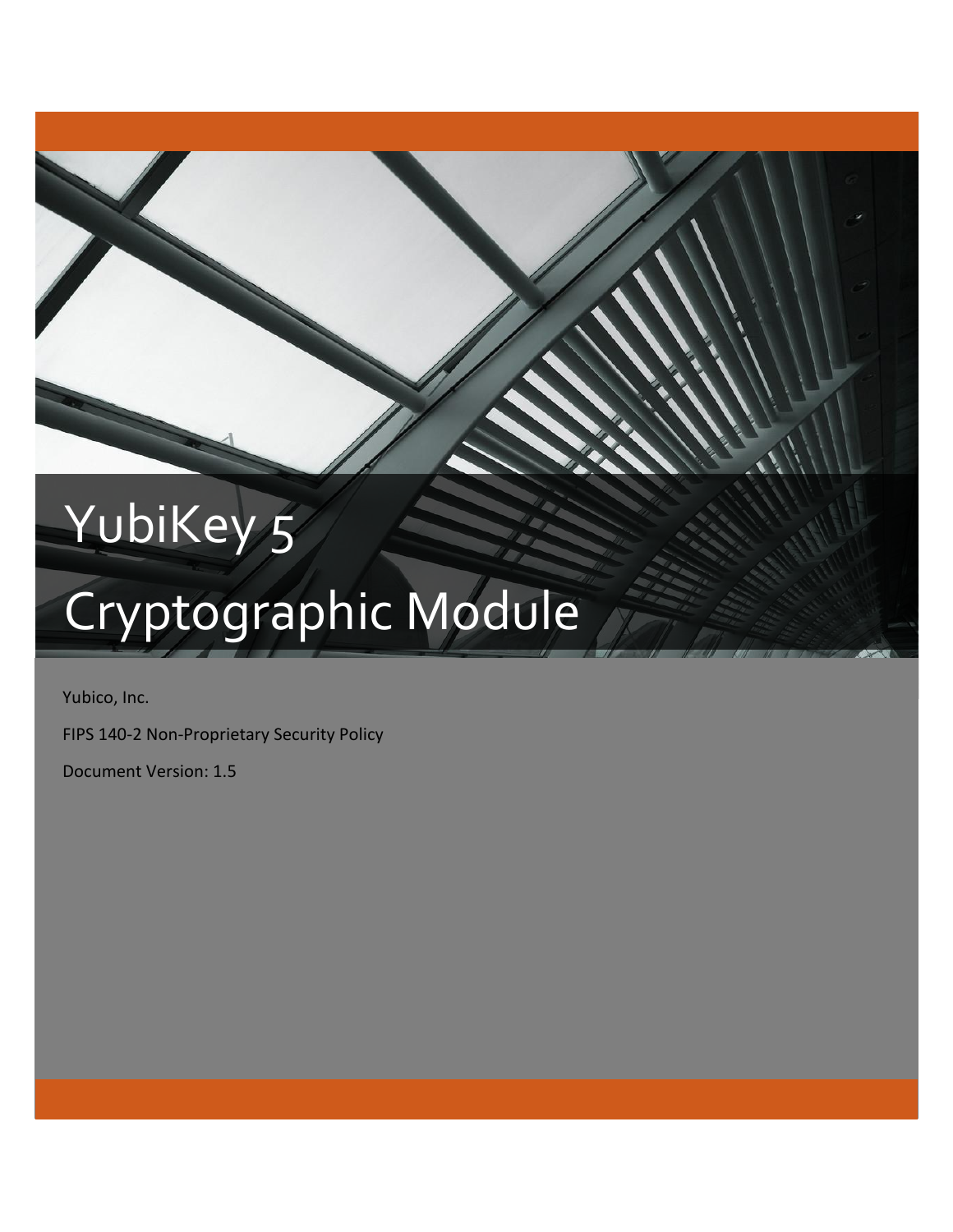## **Table Of Contents**

| 1. |       |                                                                           |  |
|----|-------|---------------------------------------------------------------------------|--|
|    | 1.1   |                                                                           |  |
|    | 1.2   |                                                                           |  |
|    | 1.3   |                                                                           |  |
|    |       |                                                                           |  |
|    | 2.1   |                                                                           |  |
|    | 2.1.1 |                                                                           |  |
|    | 2.1.2 |                                                                           |  |
|    | 2.2   |                                                                           |  |
|    | 2.3   |                                                                           |  |
|    | 2.3.1 |                                                                           |  |
|    | 2.3.2 |                                                                           |  |
|    | 2.3.3 |                                                                           |  |
|    | 2.4   |                                                                           |  |
|    | 2.5   |                                                                           |  |
|    | 2.6   |                                                                           |  |
|    | 2.6.1 |                                                                           |  |
|    | 2.6.2 |                                                                           |  |
|    | 2.6.3 |                                                                           |  |
|    | 2.7   | Electromagnetic Interference / Electromagnetic Compatibility (EMI/EMC) 28 |  |
|    | 2.8   |                                                                           |  |
|    | 2.8.1 |                                                                           |  |
|    | 2.8.2 |                                                                           |  |
|    | 2.8.3 |                                                                           |  |
|    | 2.9   |                                                                           |  |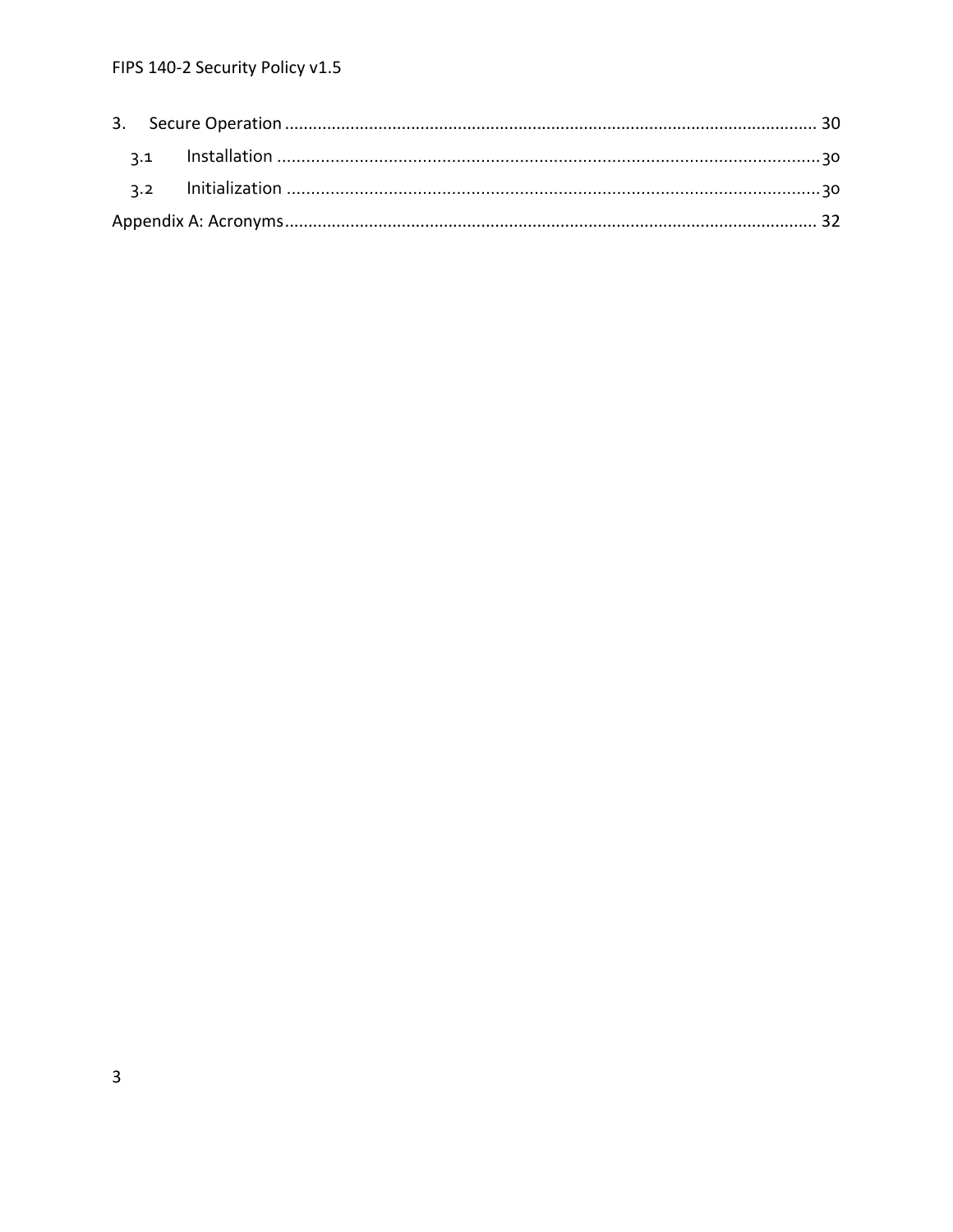## <span id="page-3-0"></span>**1. Introduction**

This is a non-proprietary FIPS 140-2 Security Policy for the Yubico, Inc. YubiKey 5 Cryptographic Module. Below are the details of the product certified:

Hardware Version #: SLE78CLUFX3000PH, SLE78CLUFX5000PH

Firmware Version #: 5.4.2 and 5.4.3

FIPS 140-2 Security Level: 1

## <span id="page-3-1"></span>**1.1 Purpose**

This document was prepared as Federal Information Processing Standard (FIPS) 140-2 validation process. The document describes how the YubiKey 5 Cryptographic Module meets the security requirements of FIPS 140-2. It also provides instructions to individuals and organizations on how to deploy the product in a secure FIPS-approved mode of operation. Target audience of this document is anyone who wishes to use or integrate this product into a solution that is meant to comply with FIPS 140-2 requirements.

## <span id="page-3-2"></span>**1.2 Document Organization**

The Security Policy document is one document in a FIPS 140-2 Submission Package. In addition to this document, the Submission Package contains:

- Vendor Evidence document
- Finite State Machine
- Other supporting documentation as additional references

With the exception of this Non-Proprietary Security Policy, the FIPS 140-2 Submission Package is proprietary to Yubico, Inc. and is releasable only under appropriate non-disclosure agreements.

## <span id="page-3-3"></span>**1.3 Notices**

This document may be freely reproduced and distributed in its entirety without modification.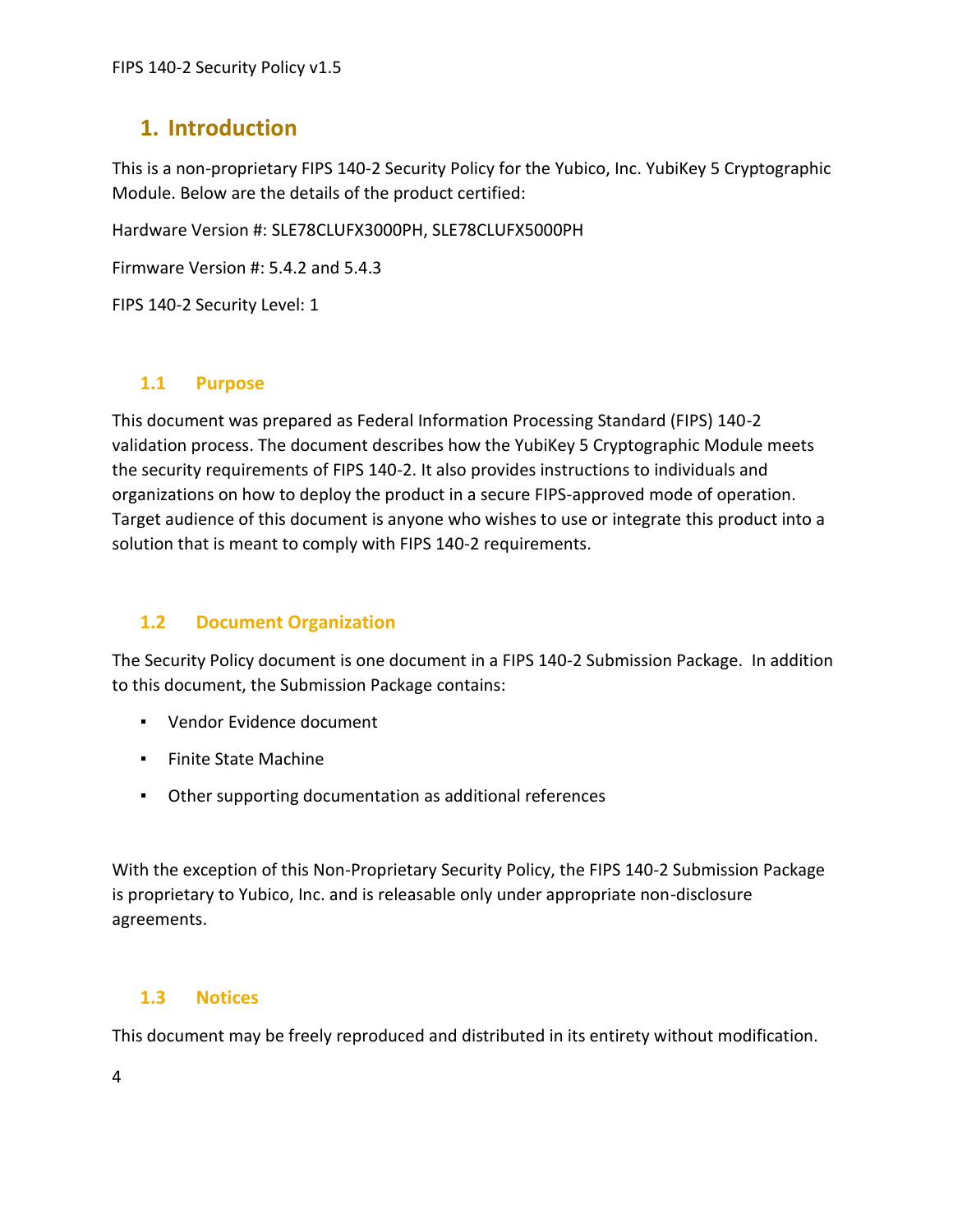## <span id="page-4-0"></span>**2. YubiKey 5 Cryptographic Module**

The YubiKey 5 Cryptographic Module (the module) is a single-chip module validated at FIPS 140-2 Security Level 1. Specifically, the module meets the following security levels for individual sections in FIPS 140-2 standard:

#### **Table 1 - Security Level For Each FIPS 140-2 Section**

| #                       | <b>Section Title</b>                                | <b>Security Level</b> |
|-------------------------|-----------------------------------------------------|-----------------------|
| $\mathbf{1}$            | <b>Cryptographic Module Specification</b>           | $\mathbf{1}$          |
| 2 <sup>1</sup>          | <b>Cryptographic Module Ports and Interfaces</b>    | $\mathbf{1}$          |
| $\overline{\mathbf{3}}$ | Roles, Services, and Authentication<br>$\mathbf{1}$ |                       |
| 4                       | $\mathbf{1}$<br><b>Finite State Model</b>           |                       |
| 5                       | <b>Physical Security</b>                            | 3                     |
| 6                       | <b>Operational Environment</b>                      | N/A                   |
| $\overline{7}$          | $\overline{1}$<br>Cryptographic Key Management      |                       |
| 8                       | $\overline{3}$<br>EMI/EMC                           |                       |
| 9                       | Self-Tests                                          | $\mathbf{1}$          |
| 10                      | <b>Design Assurances</b>                            | 3                     |
| 11                      | <b>Mitigation Of Other Attacks</b>                  | N/A                   |

## <span id="page-4-1"></span>**2.1 Cryptographic Module Specification**

The module is the core component for authenticators in the YubiKey 5 product family and supports several functional units: FIDO/FIDO2, FIDO/U2F, PIV, OTP, OpenPGP, OATH, and YubiCrypt.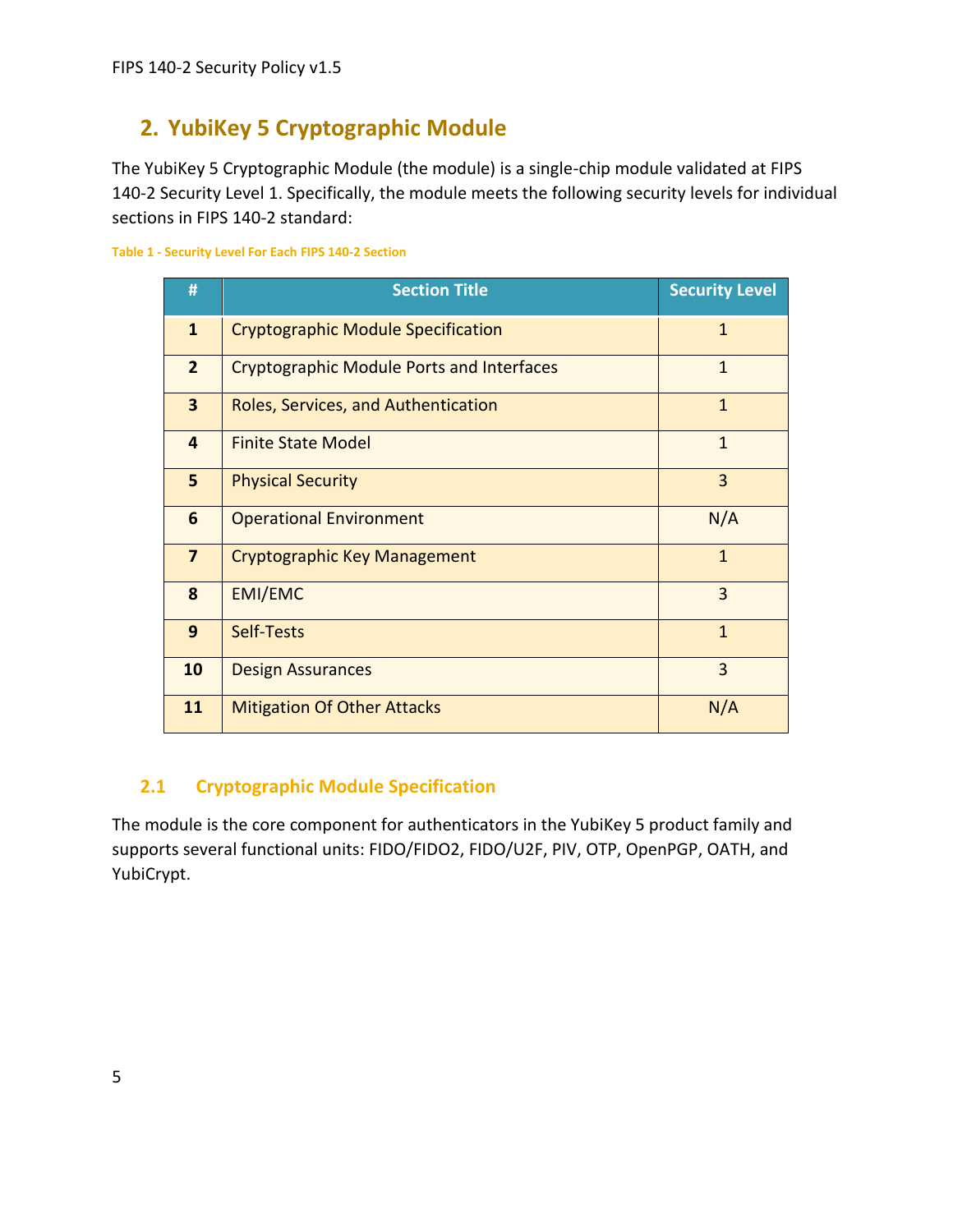

**Figure 1 – YubiKey 5 Cryptographic Module (**SLE78CLUFX3000PH – **Front and Back)**



**Figure 2 – YubiKey 5 Cryptographic Module (**SLE78CLUFX5000PH **– Front and Back)**

## <span id="page-5-0"></span>**2.1.1 Cryptographic Boundary**

The cryptographic boundary is defined as the entire single-chip device itself. Please see Figures 1 and 2 above for a depiction of the module.

## <span id="page-5-1"></span>**2.1.2 Modes Of Operation**

The module supports an Approved mode of operation and a non-Approved mode of operation. The modes of operation are described below:

- Approved: Only Approved algorithms may be employed per the procedural controls set forth by this Security Policy.
- Non-Approved: Additional support for non-Approved algorithms and services, such as EdDSA, x25519, and non-Approved key sizes.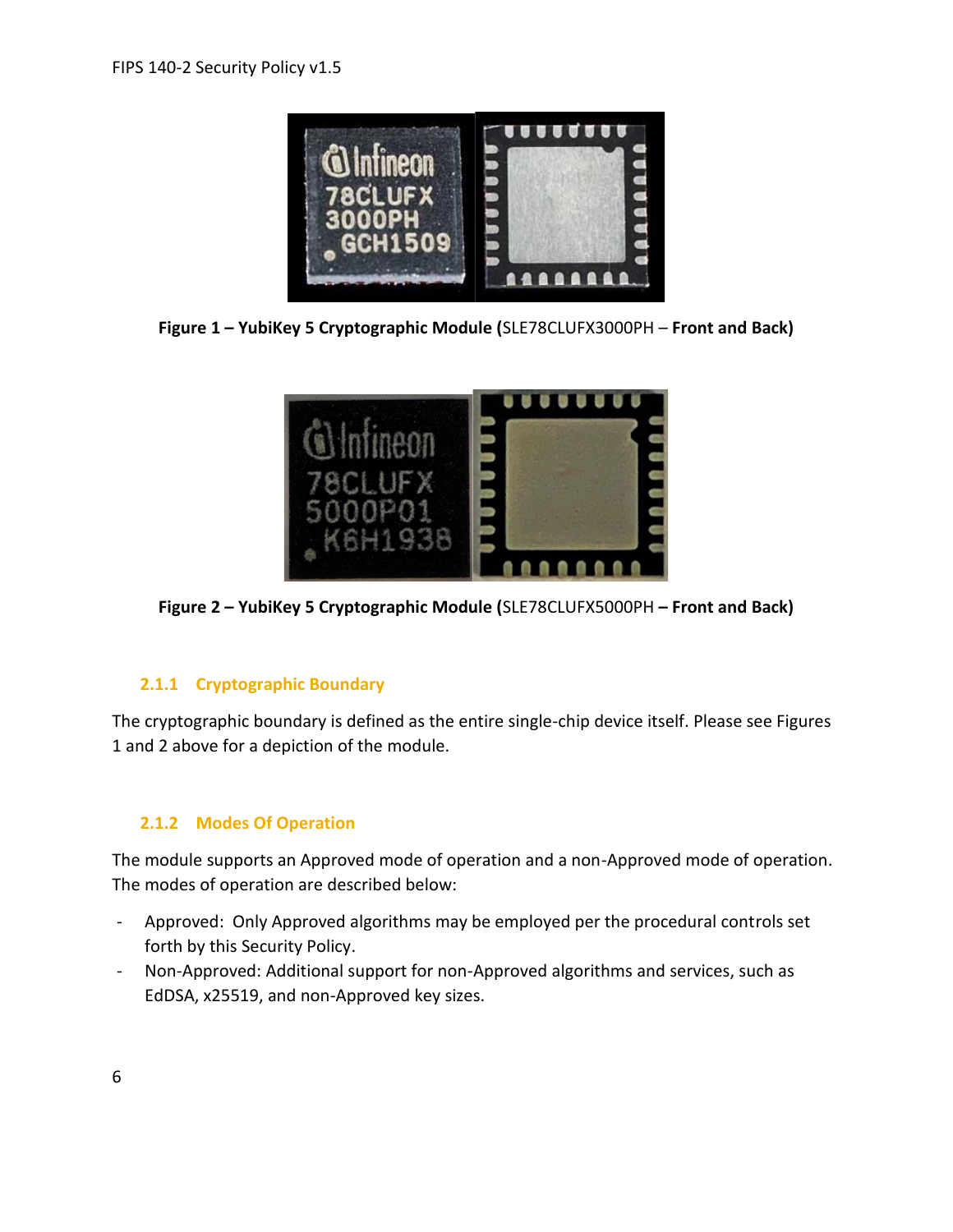Please see Section 3 of this Security Policy for instructions on how to configure the various modes of operation.

There are algorithms, modes, and keys that have been CAVs tested but not used by the module. Only the algorithms, modes/methods, and key lengths/curves/moduli shown in this table are used by the module.

#### **Table 2 - Supported Approved Algorithms**

| <b>Cryptographic Algorithm</b>                              | <b>CAVP Cert. #</b> | <b>Usage</b>                            |
|-------------------------------------------------------------|---------------------|-----------------------------------------|
| <b>AES</b>                                                  | C1680               | Encryption, Decryption,                 |
| <b>Modes: CBC, CCM, CMAC, ECB</b>                           |                     | <b>CTR DRBG, Key Wrap</b>               |
| Key Sizes: 128, 192, 256                                    |                     |                                         |
| (CCM with 128 and 192-bit keys<br>tested, but not used)     |                     |                                         |
| <b>CKG (Vendor affirmed per SP800-133</b><br>and IG D.12)   |                     | <b>Key Generation</b>                   |
| CVL - ECC CDH (Tested, but not used)                        | C1680               | <b>Modular exponentiation</b>           |
| Curves: P-224, P-256, P-384, P-521                          |                     |                                         |
| <b>CVL - ECDSA Signature Generation</b><br><b>Primitive</b> | C1680               | <b>Signature Primitive</b>              |
| Curves: P-256, P-384, P-521 (P-224<br>tested, but not used) |                     |                                         |
| <b>CVL - RSADP</b>                                          | C1680               | RSA PKCS#1 v2.1 Decryption<br>Primitive |
| Key sizes: 2048                                             |                     |                                         |
| <b>CVL-RSASP</b>                                            | C1680               | <b>Signature Primitive</b>              |
| DRBG: AES-256 CTR, No DF                                    | C1680               | <b>Key Generation</b>                   |
| <b>ECDSA</b>                                                | C <sub>1680</sub>   | <b>Key Generation</b>                   |
| Curves: P-256, P-384, P-521 (P-224<br>tested, but not used) |                     |                                         |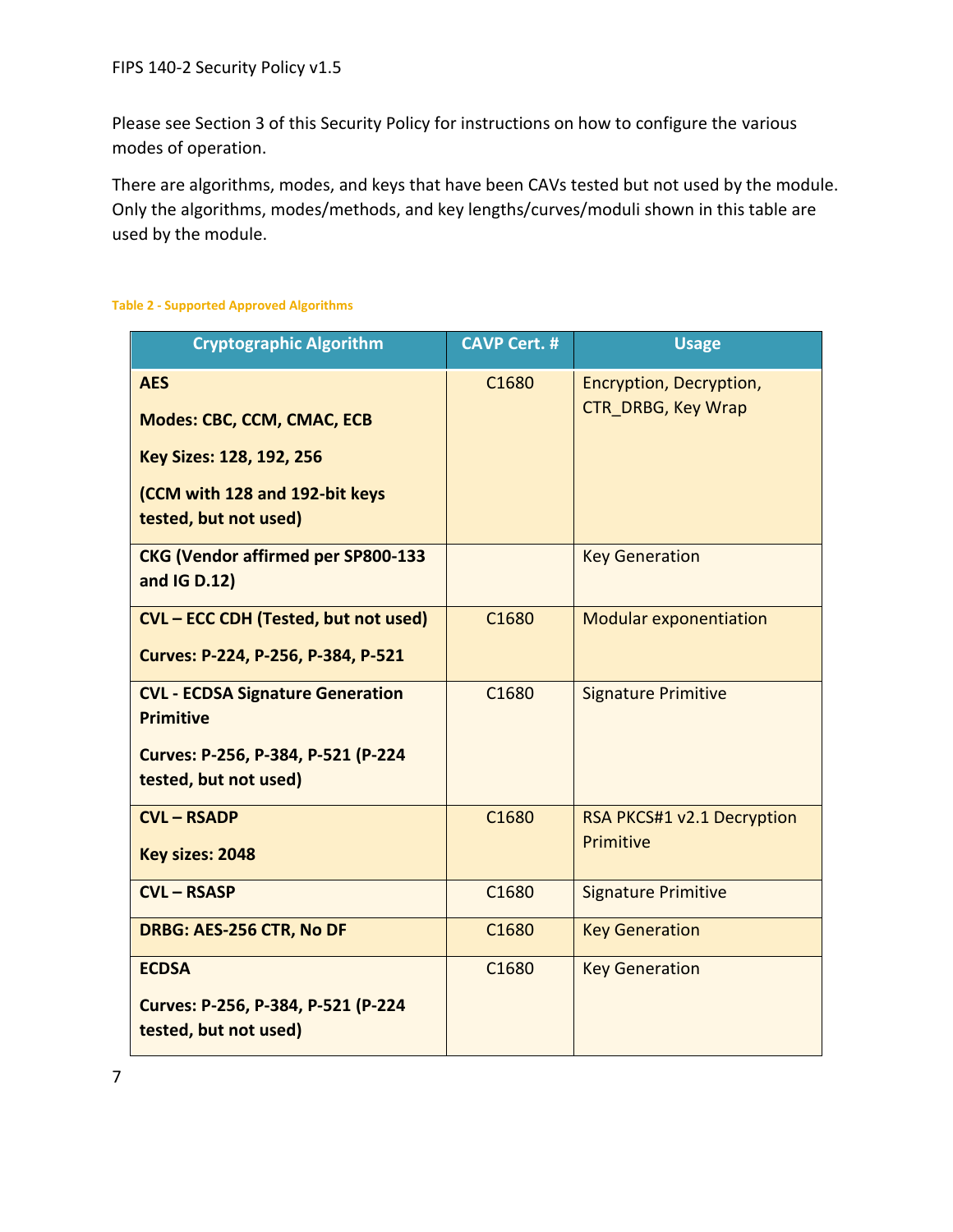| <b>Cryptographic Algorithm</b>                                                                                                                                               | <b>CAVP Cert. #</b> | <b>Usage</b>                                                                                                                                                           |
|------------------------------------------------------------------------------------------------------------------------------------------------------------------------------|---------------------|------------------------------------------------------------------------------------------------------------------------------------------------------------------------|
| <b>Operations: Key Gen</b>                                                                                                                                                   |                     |                                                                                                                                                                        |
| HMAC SHA-1, SHA2-256, SHA2-384,<br><b>SHA2-512</b>                                                                                                                           | C1680               | Data Integrity                                                                                                                                                         |
| <b>KAS-SSC</b><br>Co-Factor One-Pass DH, C(1e, 1s, ECC<br><b>CDH) Scheme</b><br>Curves: P-256, P-384, P-521,<br>secp256k1, brainpool256r1,<br>brainpool384r1, brainpool512r1 | Vendor<br>Affirmed  | SP800-56a-rev3 Shared Secret<br><b>Calculation. Provides between</b><br>128 and 256 bits of security<br>strength<br>Non-NIST curves allowed by<br>IG D.8, Scenario X.2 |
| <b>KBKDF: SP800-108 CMAC</b><br><b>MAC Mode: CMAC-AES128</b><br><b>Supported Lengths: 64, 128</b>                                                                            | C1680               | <b>Secure Channel key</b><br>derivation.                                                                                                                               |
| <b>KDA</b><br><b>Two-Step Key Derivation: HKDF</b>                                                                                                                           | Vendor<br>Affirmed  | SP800-56C-rev2 Key<br>Derivation Algorithm.                                                                                                                            |
| <b>KTS: AES and CMAC</b>                                                                                                                                                     | C1680               | SP800-38F compliant key<br>wrap using AES-128 CBC and<br><b>CMAC. Provides 128-bits of</b><br>security strength.                                                       |
| <b>KTS: AES CCM</b>                                                                                                                                                          | C1680               | SP800-38F compliant key<br>wrap using AES-256 CCM.<br>Provides 256-bits of security<br>strength.                                                                       |
| <b>KTS: AES and HMAC</b>                                                                                                                                                     | C <sub>1680</sub>   | SP800-38F compliant key<br>wrap using AES-256 CBC and<br>HMAC SHA-256. Provides 256-<br>bits of security strength.                                                     |
| <b>RSA</b><br>Key Sizes: 2048, 3072, 4096                                                                                                                                    | A985                | <b>Key Generation</b>                                                                                                                                                  |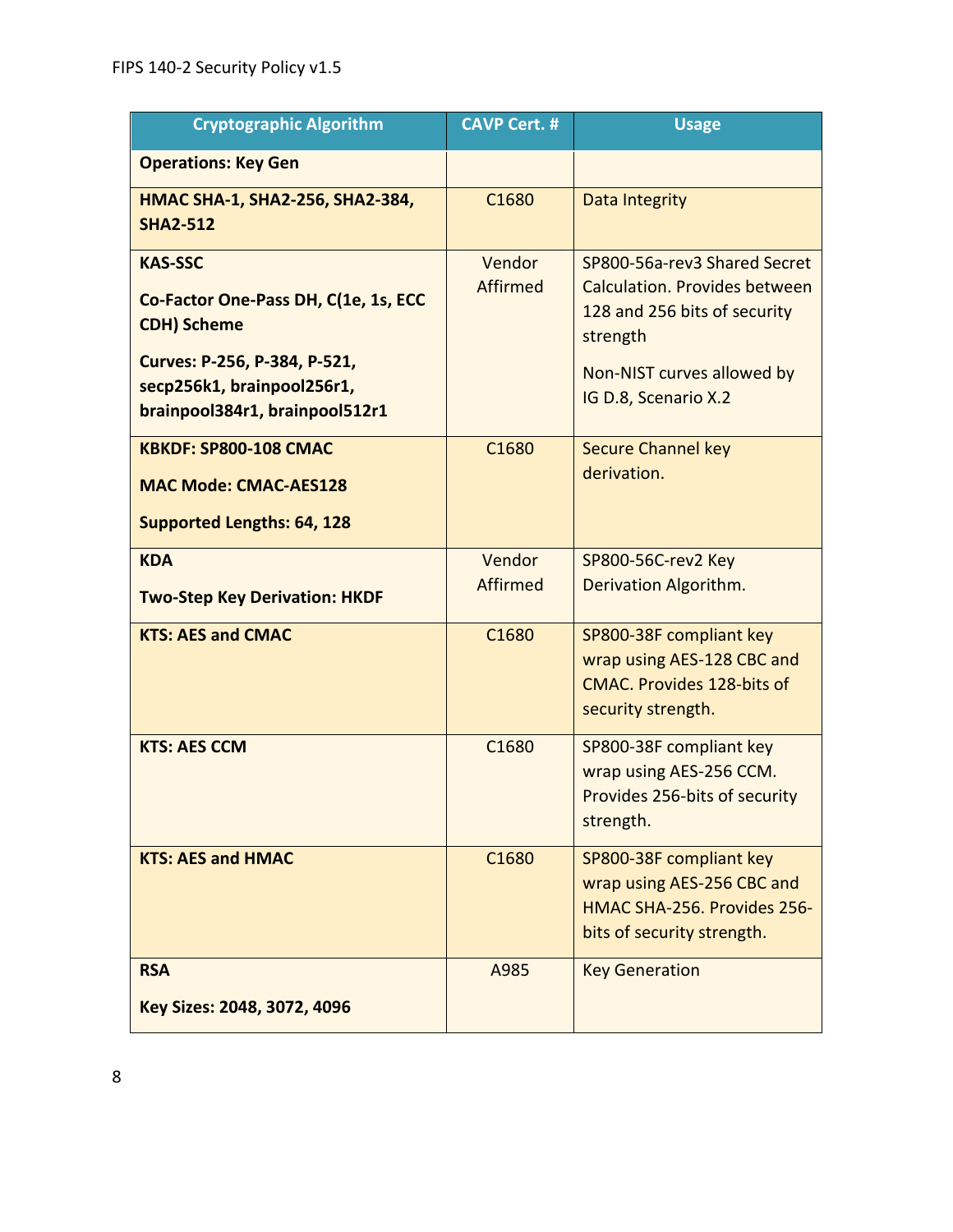| <b>Cryptographic Algorithm</b>          | <b>CAVP Cert. #</b> | <b>Usage</b>                                                                                                                        |
|-----------------------------------------|---------------------|-------------------------------------------------------------------------------------------------------------------------------------|
| <b>Operations: Key Gen</b>              |                     |                                                                                                                                     |
| SHA-1, SHA2-256, SHA2-384, SHA2-<br>512 | C <sub>1680</sub>   | Hash                                                                                                                                |
| <b>Triple-DES</b>                       | C <sub>1680</sub>   | Encryption                                                                                                                          |
| <b>Mode: ECB, Keying Option 1</b>       |                     | Must not encrypt with the<br>same 3-key Triple DES mutual<br>challenge response key more<br>than 2^16 times (refer to IG<br>(A.13). |

#### **Table 3 - Supported Allowed**

| <b>Cryptographic Algorithm</b>                                                                         | <b>CAVP Cert.</b><br># | <b>Usage</b>                                                                                                                                                                                                              |
|--------------------------------------------------------------------------------------------------------|------------------------|---------------------------------------------------------------------------------------------------------------------------------------------------------------------------------------------------------------------------|
| <b>DES</b>                                                                                             | N/A                    | No security claim per IG 1.23.<br>Used internal to the module for integrity<br>checks (CRCs).                                                                                                                             |
| <b>EC Diffie-Hellman</b><br><b>Curves: P256</b>                                                        | N/A                    | IG 1.23, no security claim. The module<br>does not rely on this usage of ECDH to<br>satisfy any FIPS 140-2 requirements; this<br>usage of ECDH provides interoperability<br>only.                                         |
| <b>EC Diffie-Hellman</b><br>Curves: secp256k1,<br>brainpool256r1,<br>brainpool384r1,<br>brainpool512r1 | N/A                    | IG A.2, D.8 Scenario X.2<br>secp256k1 and brainpool256r1 provide 128<br>bits of security strength<br>brainpool384r1 provides 192 bits of<br>security strength<br>brainpool512r1 provides 256 bits of<br>security strength |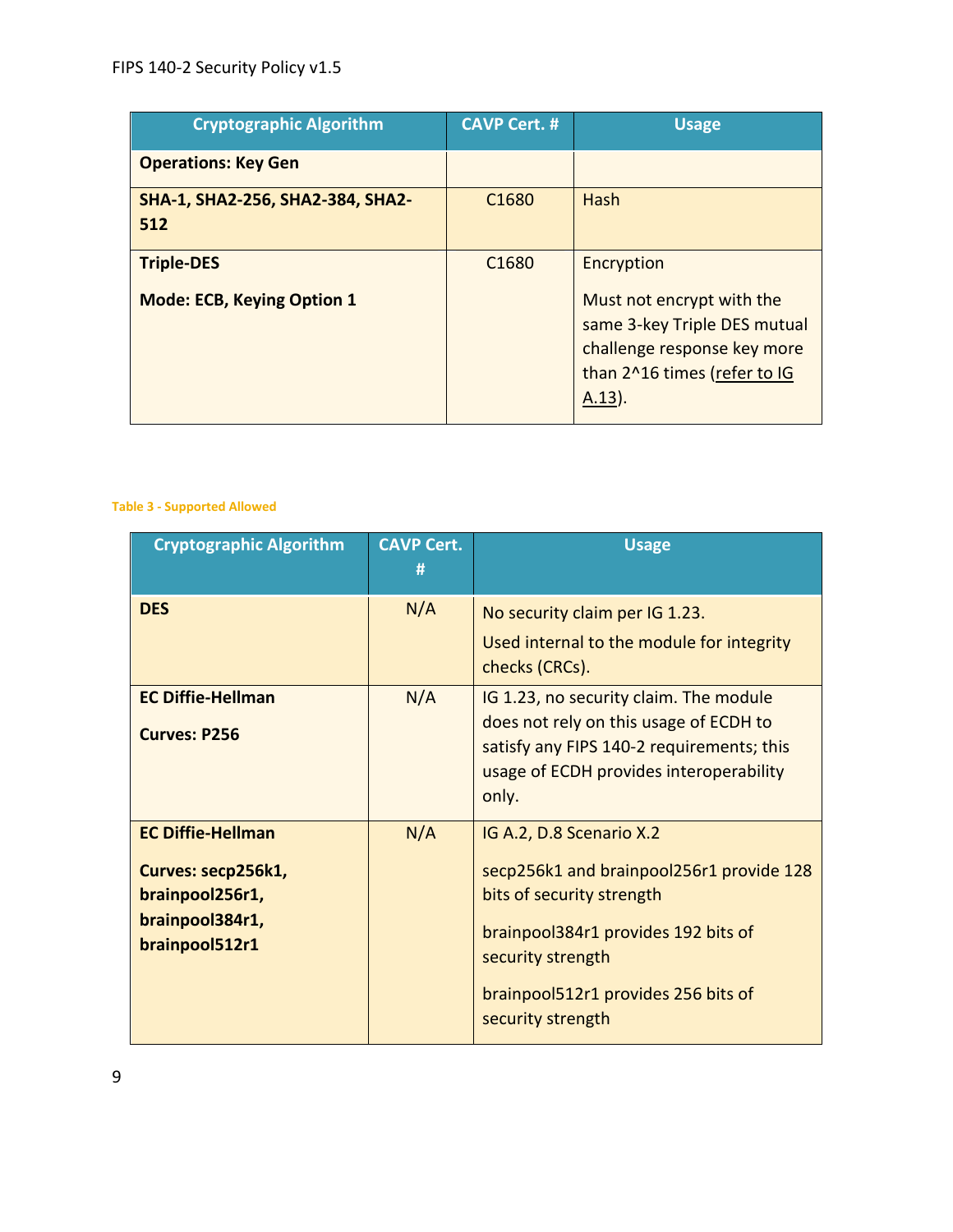| <b>Cryptographic Algorithm</b>     | <b>CAVP Cert.</b> | <b>Usage</b>                                                                                                                                                       |
|------------------------------------|-------------------|--------------------------------------------------------------------------------------------------------------------------------------------------------------------|
|                                    | #                 |                                                                                                                                                                    |
| <b>ECDSA</b><br>Curves: secp256k1, | N/A               | IG A.2. Key Generation, Signature<br><b>Generation Primitive</b>                                                                                                   |
| brainpool256r1,<br>brainpool384r1, |                   | secp256k1 and brainpool256r1 provide 128<br>bits of security strength                                                                                              |
| brainpool512r1                     |                   | brainpool384r1 provides 192 bits of<br>security strength                                                                                                           |
|                                    |                   | brainpool512r1 provides 256 bits of<br>security strength                                                                                                           |
| <b>NDRNG</b>                       | N/A               | Hardware Non-Deterministic RNG;<br>minimum of 16 bits per access. The NDRNG<br>output is used to seed the FIPS Approved<br>DRBG.                                   |
|                                    |                   | The DRBG is initialized with a 384-bit<br>entropy input string, which contains at<br>least 301.8 bits of entropy.                                                  |
|                                    |                   | The module generates cryptographic keys<br>whose strengths are modified by available<br>entropy                                                                    |
| <b>RSA (Key Unwrapping)</b>        | N/A               | Non-SP800-56b RSA decryption primitive.                                                                                                                            |
|                                    |                   | RSA (CVL Cert. #C1680, key unwrapping;<br>key establishment methodology provides<br>between 112 bits and 150 bits of<br>encryption strength)                       |
| <b>RSA (Key Unwrapping)</b>        | N/A               | Non-SP800-56b RSA decryption primitive.<br>RSA (key unwrapping; key establishment<br>methodology provides between 112 bits<br>and 150 bits of encryption strength) |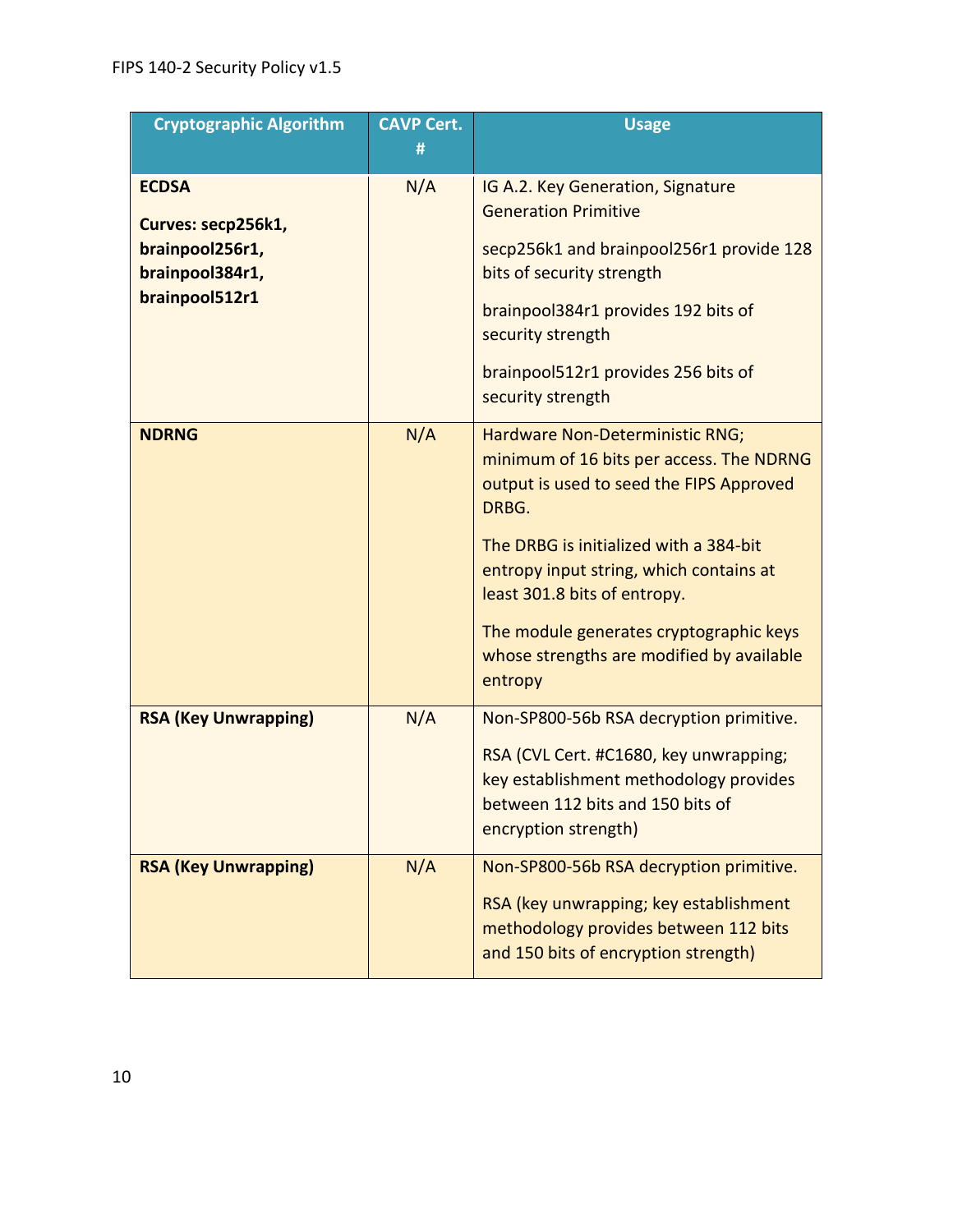#### **Table 4 – Non-Approved algorithms used in non-Approved mode only**

| <b>Cryptographic Algorithm</b>                         | <b>Usage</b>                                                    |
|--------------------------------------------------------|-----------------------------------------------------------------|
| <b>RSA Signature Generation with 1024-</b><br>bit keys | <b>Signature Generation</b><br>Component                        |
| <b>EdDSA</b>                                           | <b>Key Generation, Signature</b><br><b>Generation Primitive</b> |
| X25519                                                 | <b>Key Generation, Key</b><br>Agreement                         |

## <span id="page-10-0"></span>**2.2 Cryptographic Module Ports and Interfaces**

The physical ports of the module are the available pins of the single-chip device. The pins are utilized as follows:

#### **Table 5 - Module Interface Mapping**

| <b>Port/Pin</b>                           | <b>Description</b>                                          | <b>Logical Interface</b>                                                   |
|-------------------------------------------|-------------------------------------------------------------|----------------------------------------------------------------------------|
| USB pins $(D+ / D-)$<br>(Qty. 2)          | <b>Primary physical</b><br>interface (USB)                  | • Control in<br>$\bullet$ Data in<br>Data out<br>$\bullet$<br>• Status out |
| <b>Touch Button</b><br>interface (Qty. 2) | <b>Factory reset</b>                                        | • Control in                                                               |
| <b>LED interface</b><br>(Qty. 1)          | <b>Status LED</b>                                           | • Status Out                                                               |
| <b>Power interface</b><br>(Qty. 3)        | Power supply<br>(+5V, GND and supply<br>voltage decoupling) | • Power In                                                                 |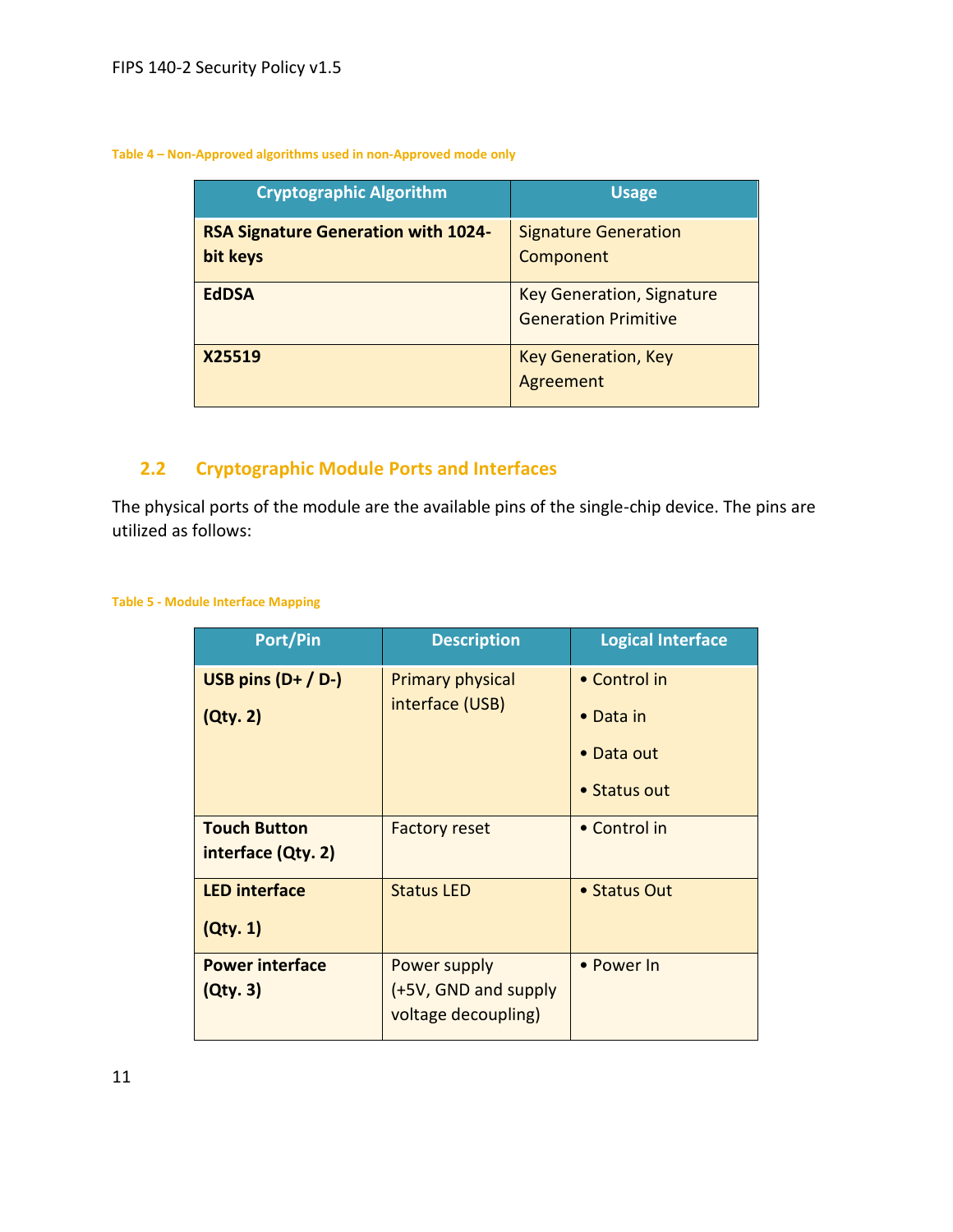| <b>Port/Pin</b>                         | <b>Description</b>                                                                   | <b>Logical Interface</b>                                        |
|-----------------------------------------|--------------------------------------------------------------------------------------|-----------------------------------------------------------------|
| <b>NFC Interface (Qty. 2)</b>           | <b>Contactless interface</b>                                                         | • Control in<br>$\bullet$ Data in<br>• Data out<br>• Status out |
| I2C I/O pins (SDA /<br>SCL)<br>(Qty. 2) | (Only available on the<br>SLE78CLUFX5000PH)<br>Secondary physical<br>interface (I2C) | • Control in<br>• Status out                                    |
| <b>Interface Select Pin</b><br>(Qty. 1) | (Only available on the<br>SLE78CLUFX5000PH)<br>Select USB or I2C<br>(Power-up only)  | • Control in                                                    |

## <span id="page-11-0"></span>**2.3 Roles, Services, and Authentication**

The following sections provide details about roles supported by the module and the services the roles are authorized to access.

## <span id="page-11-1"></span>**2.3.1 Authorized Roles**

The module supports a Cryptographic Officer (CO) and a User.

The CO is responsible for configuring CSPs and managing Users.

The User performs cryptographic operations and utilizes the module as an authenticator.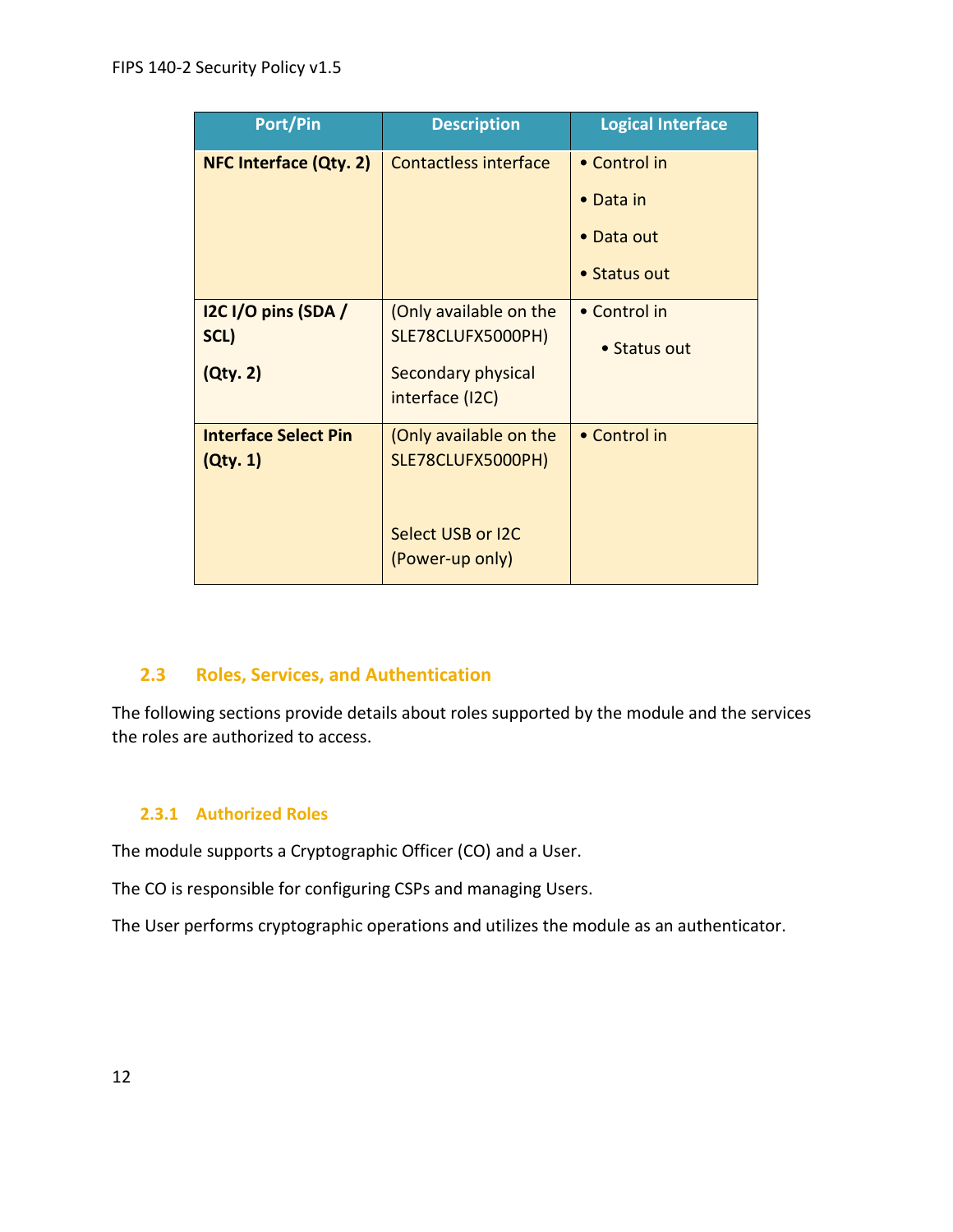## <span id="page-12-0"></span>**2.3.2 Authentication Mechanisms**

No authentication claims are asserted. Roles are assumed implicitly based on services executed. If authentication support is desired, please see the YubiKey 5 Level 2 Security Policy.

#### **Table 6 - Authentication Mechanism Details**

| <b>Role</b>       | <b>Type Of</b><br><b>Authentication</b> | <b>Authentication Strength</b> |
|-------------------|-----------------------------------------|--------------------------------|
| <b>CO or User</b> | N/A                                     | N/A                            |

### <span id="page-12-1"></span>**2.3.3 Services**

The module supports seven functional units: OTP, PIV, OATH, OpenPGP, FIDO/FIDO2, FIDO/U2F, and YubiCrypt. The following table describes all services available:

#### **Table 7 - Services**

| <b>Service</b>                        | <b>Description</b>                                                                   | <b>Role</b>    |                           | <b>CSP Access</b> |
|---------------------------------------|--------------------------------------------------------------------------------------|----------------|---------------------------|-------------------|
|                                       |                                                                                      | $\overline{c}$ | <b>User</b>               |                   |
| <b>General Services</b>               |                                                                                      |                |                           |                   |
| <b>DEVICE</b><br><b>CONFIGURATION</b> | Select a functional unit and retrieve<br>non-security relevant device<br>information |                | $\mathsf{X}$              | N/A               |
| <b>SELF-TESTS</b>                     | Perform all Power-On Self-Tests on<br>demand                                         |                | $\boldsymbol{\mathsf{X}}$ | N/A               |
| <b>OTP Services</b>                   |                                                                                      |                |                           |                   |
| <b>WRITE CONFIG TO</b><br><b>SLOT</b> | Write configuration and CSP in slot                                                  | X              |                           | WZ-OTP Key        |
|                                       | Zeroization                                                                          |                |                           |                   |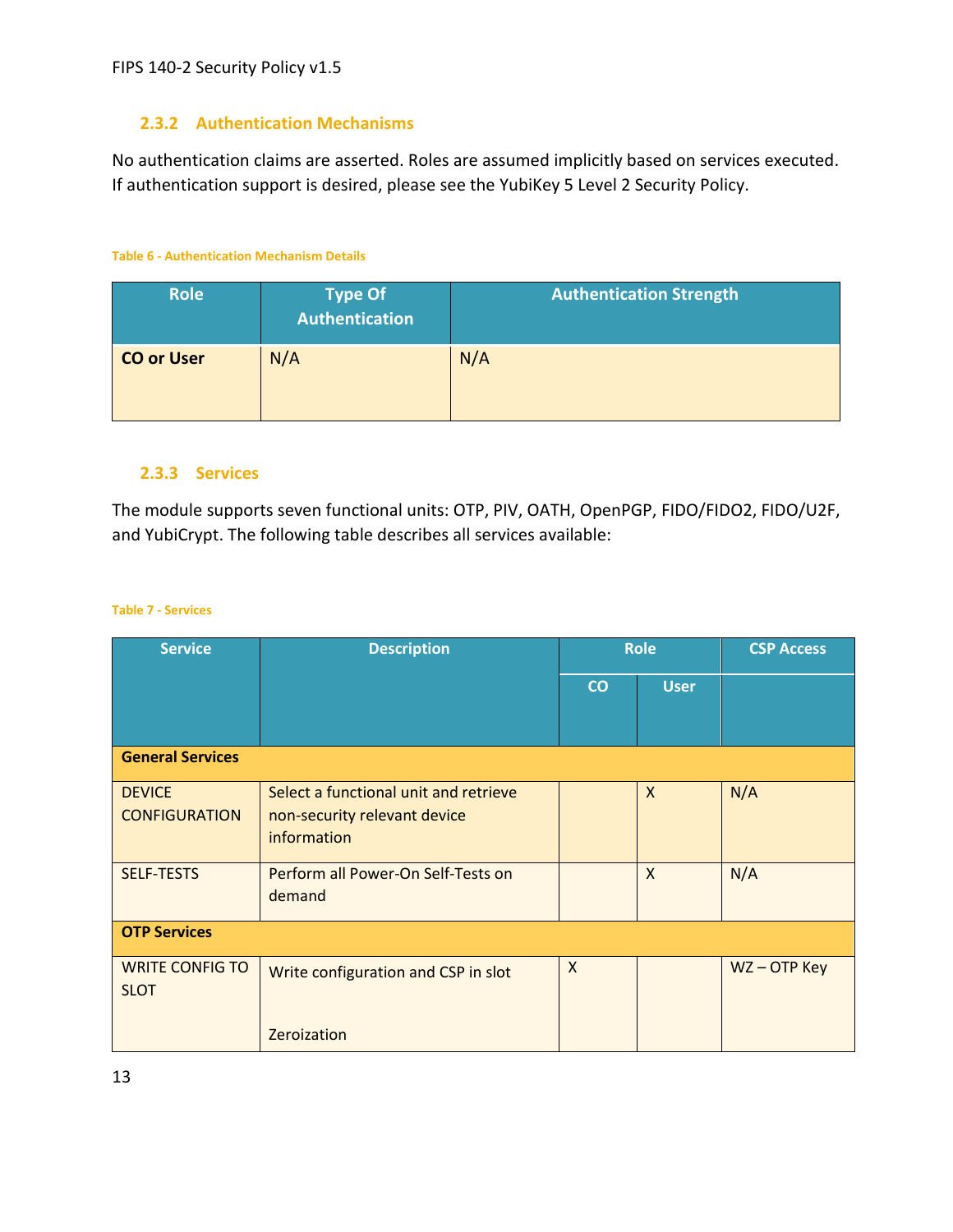| <b>Service</b>                                                                       | <b>Description</b>                                                                                         | <b>Role</b>               |              | <b>CSP Access</b>                            |
|--------------------------------------------------------------------------------------|------------------------------------------------------------------------------------------------------------|---------------------------|--------------|----------------------------------------------|
|                                                                                      |                                                                                                            | co                        | <b>User</b>  |                                              |
| <b>UPDATE SLOT</b><br><b>CONFIGURATION</b>                                           | Update configuration (excluding key<br>material CSP) in slot                                               | $\boldsymbol{\mathsf{X}}$ |              | N/A                                          |
| <b>EMIT YUBI-OTP</b><br><b>FROM SLOT</b>                                             | <b>Emit YubiOTP from slot</b>                                                                              |                           | X            | $WX - DRBG$<br><b>State</b><br>$X - OTP$ Key |
| <b>EMIT OATH-HOTP</b><br><b>FROM SLOT</b>                                            | <b>Emit OATH-HOTP from slot</b>                                                                            |                           | $\mathsf{X}$ | $X - OTP$ Key                                |
| <b>EMIT HASH-OTP</b><br><b>FROM SLOT</b>                                             | Emit HASH-OTP from slot                                                                                    |                           | $\mathsf{x}$ | $X - OTP$ Key                                |
| <b>PERFORM YUBI-</b><br><b>OTP CHALLENGE</b><br><b>RESPONSE FROM</b><br><b>SLOT</b>  | Perform YubiOTP challenge response<br>with AES 128 bit key stored in slot using<br>user supplied challenge |                           | $\mathsf{x}$ | $WX - DRBG$<br><b>State</b><br>$X - OTP$ Key |
| <b>PERFORM HMAC-</b><br><b>SHA1 CHALLENGE</b><br><b>RESPONSE FROM</b><br><b>SLOT</b> | Compute SHA1 HMAC using 160 bits key<br>stored in slot using user supplied<br>challenge                    |                           | $\mathsf{x}$ | $X -$ OTP Key                                |
| <b>SLOT DEVICE</b><br><b>SERIAL</b>                                                  | Read serial from device                                                                                    |                           | X            | N/A                                          |
| <b>SLOT YK GET</b><br><b>DEVICE INFO</b>                                             | Read device capabilities.                                                                                  |                           | X            | N/A                                          |
| <b>SLOT YK SET</b><br><b>DEVICE INFO</b>                                             | Set device capabilities.                                                                                   |                           | X            | N/A                                          |
| <b>WRITE NDEF TO</b><br><b>SLOT</b>                                                  | Write the NDEF URL and choose slot                                                                         | $\pmb{\mathsf{X}}$        |              | N/A                                          |
| <b>PIV Services</b>                                                                  |                                                                                                            |                           |              |                                              |
| <b>SELECT APPLET</b>                                                                 | Select PIV applet                                                                                          |                           | X            | N/A                                          |
| <b>GET SERIAL</b>                                                                    | Get serial number                                                                                          |                           | $\mathsf{X}$ | N/A                                          |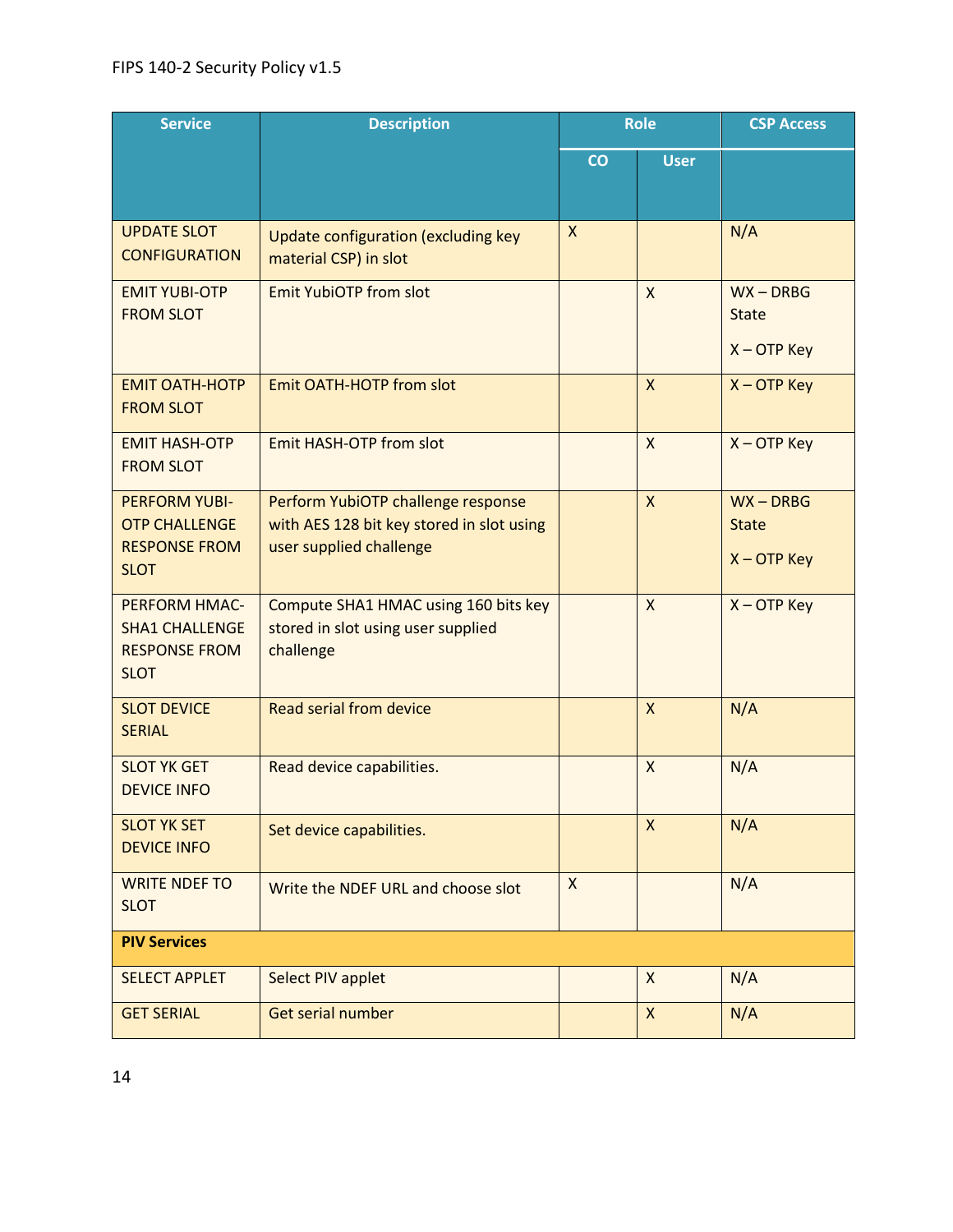| <b>Service</b>                                                   | <b>Description</b>                                                                                                                                             | <b>Role</b>               |                | <b>CSP Access</b>                                                                              |
|------------------------------------------------------------------|----------------------------------------------------------------------------------------------------------------------------------------------------------------|---------------------------|----------------|------------------------------------------------------------------------------------------------|
|                                                                  |                                                                                                                                                                | CO                        | <b>User</b>    |                                                                                                |
| <b>GET METADATA</b>                                              | Get metadata                                                                                                                                                   |                           | $\mathsf{x}$   | N/A                                                                                            |
| <b>GET VERSION</b>                                               | <b>Get firmware version</b>                                                                                                                                    |                           | $\mathsf{X}$   | N/A                                                                                            |
| <b>VERIFY PIN</b>                                                | <b>Verify user PIN</b>                                                                                                                                         |                           | $\mathsf{X}$   | N/A                                                                                            |
| <b>CHANGE</b><br><b>MANAGEMENT</b><br><b>KEY</b>                 | Change management key                                                                                                                                          | $\mathsf{X}$              |                | $WX -$<br>Management<br><b>Auth Key</b>                                                        |
| <b>CHANGE PUK</b>                                                | Change PIN unlock code                                                                                                                                         | $\mathsf{X}$              |                | N/A                                                                                            |
| <b>CHANGE PIN</b>                                                | Change user PIN with known PIN                                                                                                                                 |                           | $\overline{X}$ | N/A                                                                                            |
| <b>UNBLOCK PIN</b><br>(RESET RETRY<br><b>COUNTER)</b>            | Reset retry counter and set new user<br>PIN using known unlock code                                                                                            | $\mathsf{X}$              |                | N/A                                                                                            |
| <b>GENERAL AUTH</b>                                              | Authenticate to the applet using the<br>Management Auth Key.<br>This service can also perform a<br>requested cryptographic operation with<br>an Asymmetric Key |                           | $\mathsf{x}$   | $WX - DRBG$<br><b>State</b><br>$X -$<br>Management<br><b>Auth Key</b><br>X - Asymmetric<br>Key |
| <b>GENERATE KEY</b>                                              | Generate asymmetric key pair                                                                                                                                   | $\boldsymbol{\mathsf{X}}$ |                | $WX - DRBG$<br><b>State</b><br>W - Asymmetric<br>Key                                           |
| <b>READ DATA FROM</b><br><b>UNPROTECTED</b><br><b>CONTAINERS</b> | Read user data                                                                                                                                                 |                           | $\mathsf{x}$   | N/A                                                                                            |
| <b>READ DATA FROM</b><br><b>PROTECTED</b><br><b>CONTAINERS</b>   | Read protected user data                                                                                                                                       |                           | X              | N/A                                                                                            |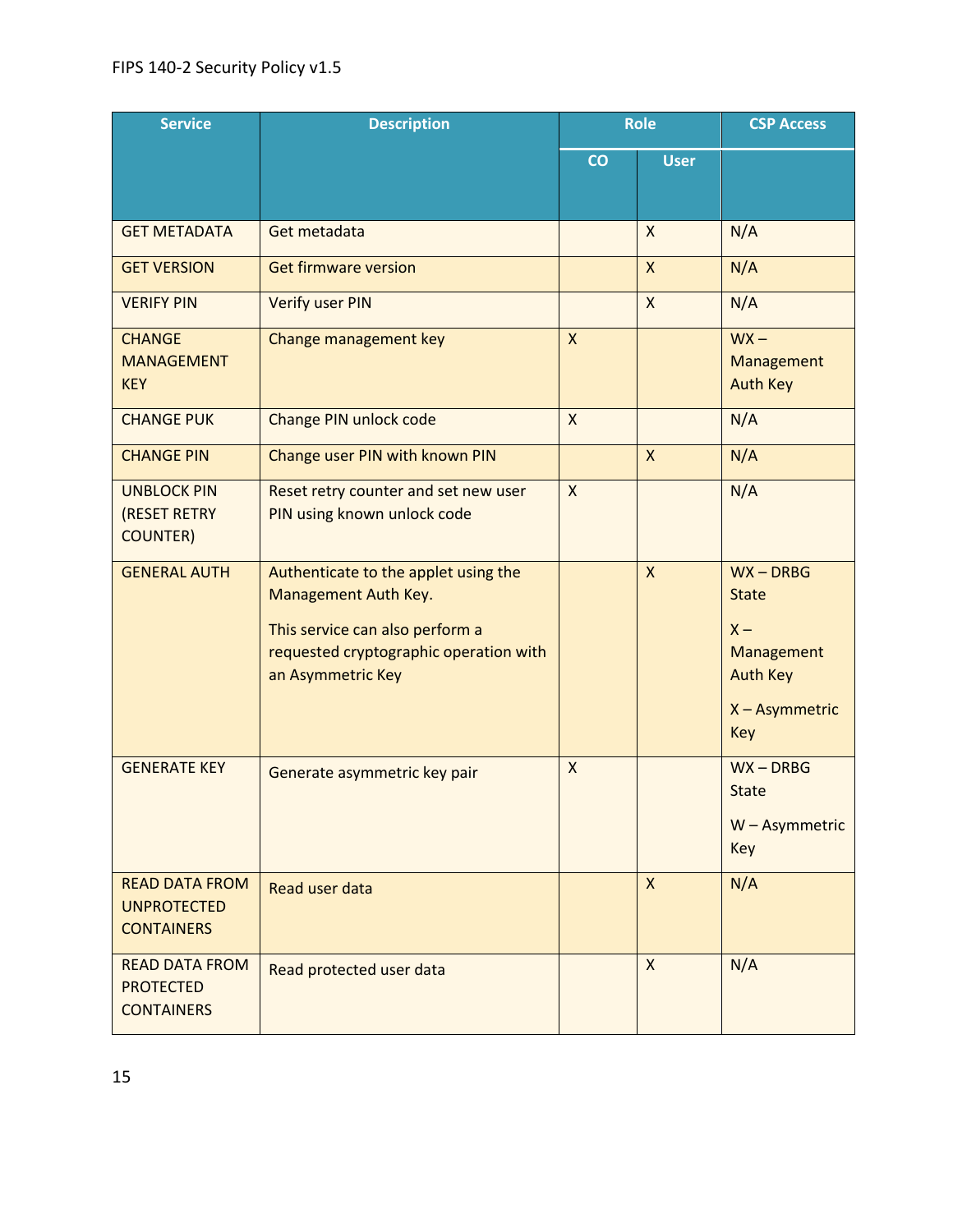| <b>Service</b>                            | <b>Description</b>                                                       | <b>Role</b>        |                           | <b>CSP Access</b>                                 |
|-------------------------------------------|--------------------------------------------------------------------------|--------------------|---------------------------|---------------------------------------------------|
|                                           |                                                                          | CO                 | <b>User</b>               |                                                   |
| <b>WRITE DATA TO</b><br><b>CONTAINERS</b> | Write any container                                                      | $\mathsf{x}$       |                           | N/A                                               |
| <b>CHANGE RETRY</b><br><b>COUNTERS</b>    | Set retry counter for PINs                                               | $\mathsf{x}$       |                           | N/A                                               |
| <b>IMPORT KEY</b>                         | Import asymmetric key                                                    | $\mathsf{x}$       |                           | W - Asymmetric<br>Key<br>$W - Attestation$<br>Key |
| <b>RESET</b>                              | Reset PIV card state and delete all<br>stored information<br>Zeroization |                    | $\mathsf{X}$              | $Z - All$ , but<br><b>Attestation Key</b>         |
| <b>ATTEST</b>                             | Generate an attestation for an<br>internally generated key               |                    | $\mathsf{x}$              | $X - Attestation$<br>Key                          |
| <b>OpenPGP Services</b>                   |                                                                          |                    |                           |                                                   |
| <b>SELECT APPLET</b>                      | Select applet                                                            |                    | X                         | N/A                                               |
| <b>VERIFY PW1</b>                         | Verify using user PIN                                                    |                    | $\boldsymbol{\mathsf{X}}$ | N/A                                               |
| <b>VERIFY PW3</b>                         | Verify using admin PIN                                                   |                    | $\mathsf{x}$              | N/A                                               |
| <b>CHANGE PW1</b>                         | <b>Update user PIN</b>                                                   |                    | X                         | N/A                                               |
| <b>CHANGE PW3</b>                         | <b>Update admin PIN</b>                                                  | Χ                  |                           | N/A                                               |
| <b>UPDATE RESET-</b><br><b>CODE</b>       | Set or update resetting code                                             | $\mathsf{X}$       |                           | N/A                                               |
| <b>UNBLOCK PW1</b>                        | Reset user PW1 using resetting code or<br>PW <sub>3</sub>                | $\pmb{\mathsf{X}}$ |                           | N/A                                               |
| <b>SET PIN RETRIES</b>                    | Set retry limit for PW1, PW3 and reset-<br>code                          | $\pmb{\mathsf{X}}$ |                           | N/A                                               |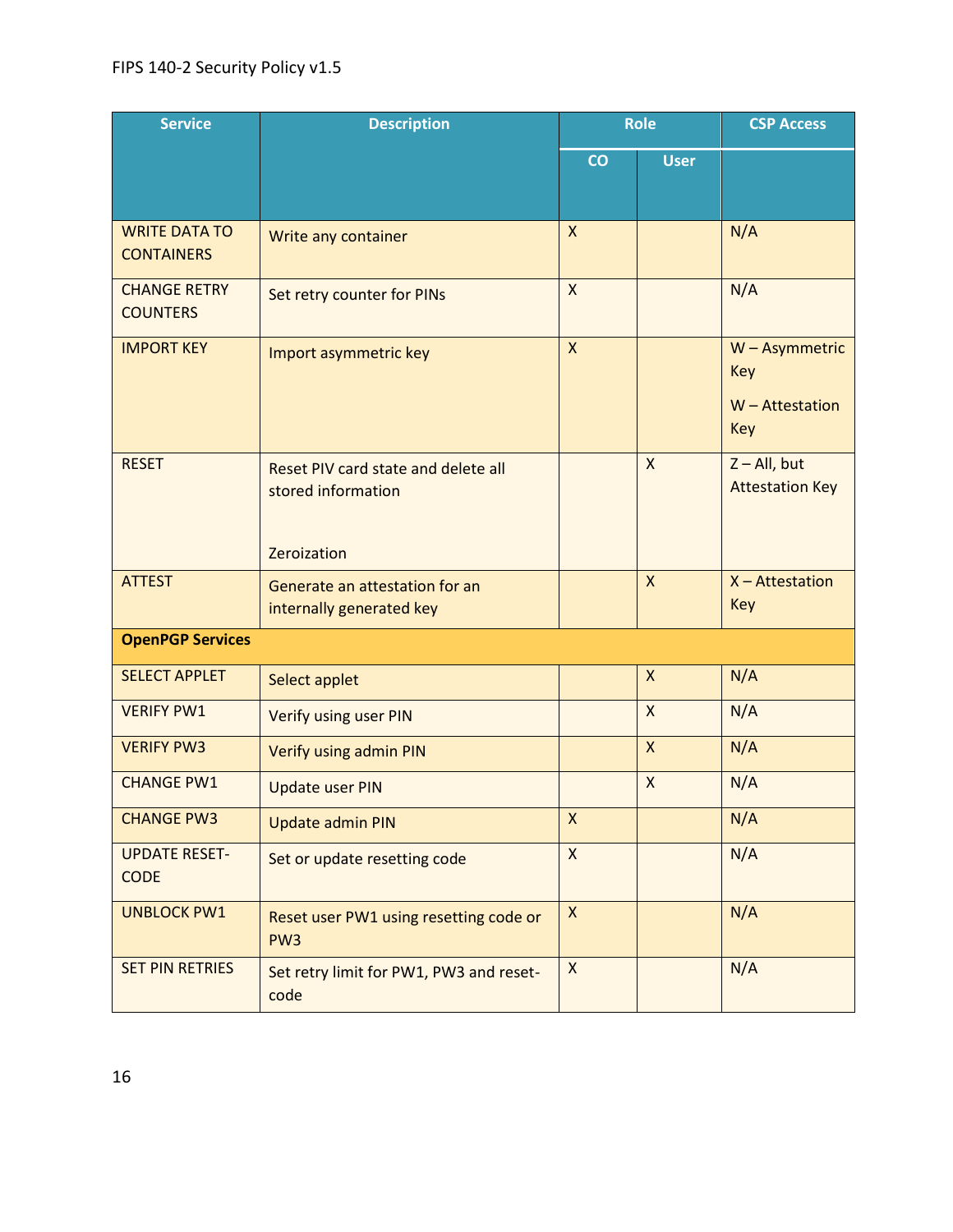| <b>Service</b>                                                           | <b>Description</b>                                                                                                   | <b>Role</b>               |              | <b>CSP Access</b>                                    |
|--------------------------------------------------------------------------|----------------------------------------------------------------------------------------------------------------------|---------------------------|--------------|------------------------------------------------------|
|                                                                          |                                                                                                                      | CO                        | <b>User</b>  |                                                      |
| <b>GENERATE</b><br><b>ASYMMETRIC KEY</b><br><b>PAIR</b>                  | Generate asymmetric key pair                                                                                         | $\mathsf{X}$              |              | $WX - DRBG$<br><b>State</b><br>W - Asymmetric<br>Key |
| <b>IMPORT</b><br><b>ASYMMETRIC KEY</b>                                   | Import asymmetric key                                                                                                | $\mathsf{X}$              |              | W - Asymmetric<br>Key                                |
| <b>SET KEY</b><br><b>ATTRIBUTE</b>                                       | Specify/Change a key type (RSA or EC)<br>and length. If a key's type is changed, it<br>will zeroize the existing key | $\boldsymbol{\mathsf{X}}$ |              | Z-Asymmetric<br>Key                                  |
| <b>READ PUBLIC KEY</b>                                                   | Read public key                                                                                                      |                           | $\mathsf{X}$ | N/A                                                  |
| <b>COMPUTE</b><br><b>DIGITAL</b><br><b>SIGNATURE</b><br><b>PRIMITIVE</b> | Perform signature primitive                                                                                          |                           | X            | $WX - DRBG$<br><b>State</b><br>X - Asymmetric<br>Key |
| <b>DECIPHER</b>                                                          | RSA Unwrap operation or EC-DH shared<br>secret calculation                                                           |                           | $\mathsf{x}$ | X - Asymmetric<br>Key                                |
| <b>INTERNAL</b><br><b>AUTHENTICATE</b>                                   | Perform internal authentication<br>(signature primitive)                                                             |                           | X            | $WX - DRBG$<br><b>State</b><br>X - Asymmetric<br>Key |
| <b>TERMINATE</b><br><b>APPLET</b>                                        | Terminate OpenPGP applet and delete<br>all stored data                                                               | $\boldsymbol{\mathsf{X}}$ | $\mathsf{x}$ | N/A                                                  |
| <b>ACTIVATE APPLET</b>                                                   | Activate OpenPGP applet with factory<br>defaults<br>Zeroization                                                      |                           | $\mathsf{x}$ | $Z - All$ , but<br><b>Attestation Key</b>            |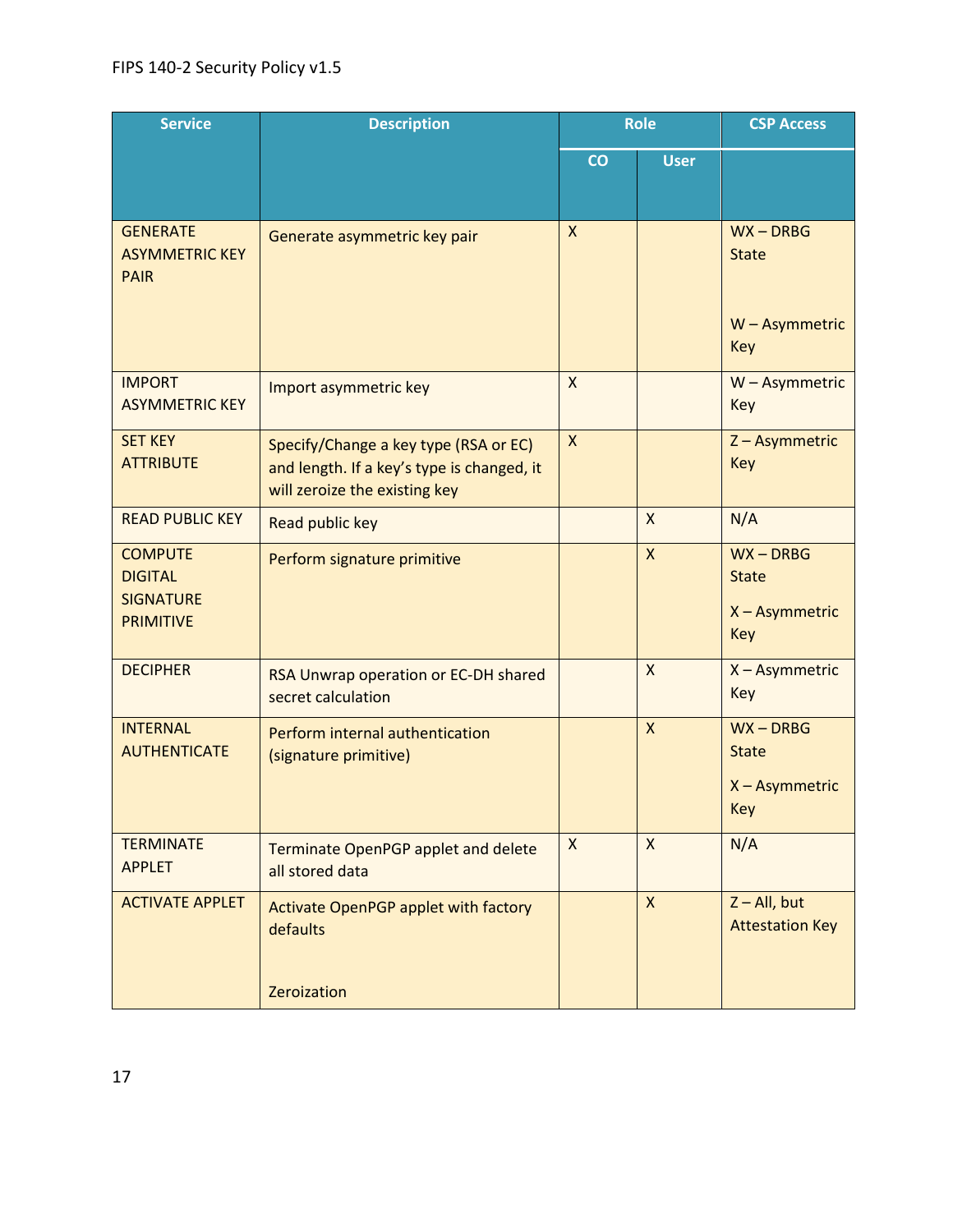| <b>Service</b>                                          | <b>Description</b>                                                           | <b>Role</b>        |                           | <b>CSP Access</b>           |  |
|---------------------------------------------------------|------------------------------------------------------------------------------|--------------------|---------------------------|-----------------------------|--|
|                                                         |                                                                              | CO                 | <b>User</b>               |                             |  |
| <b>ATTEST</b>                                           | Generate attestation for an internally<br>generated key                      |                    | $\boldsymbol{\mathsf{X}}$ | $X - Attestation$<br>Key    |  |
| <b>READ</b><br><b>UNPROTECTED</b><br><b>DATA OBJECT</b> | Read all unprotected data                                                    |                    | $\mathsf{X}$              | N/A                         |  |
| <b>READ PROTECTED</b><br><b>DATA FOR USER</b>           | Read data objects only available to user                                     |                    | $\mathsf{x}$              | N/A                         |  |
| <b>READ PROTECTED</b><br><b>DATA FOR ADMIN</b>          | Read data objects only available to<br>admin                                 | $\mathsf{X}$       |                           | N/A                         |  |
| <b>WRITE DATA</b>                                       | Write data objects except user writable<br>data objects                      | X                  |                           | N/A                         |  |
| <b>WRITE USER</b><br><b>PROTECTED DATA</b>              | Write user writable data objects                                             |                    | $\boldsymbol{\mathsf{X}}$ | N/A                         |  |
| <b>GET VERSION</b>                                      | <b>Get firmware version</b>                                                  |                    | $\mathsf{X}$              | N/A                         |  |
| <b>OATH Services</b>                                    |                                                                              |                    |                           |                             |  |
| <b>SELECT APPLET</b>                                    | <b>Select Applet</b>                                                         |                    | $\mathsf{X}$              | $WX - DRBG$<br><b>State</b> |  |
| <b>RENAME</b>                                           | Update the Name of an OATH credential<br>entry                               | $\pmb{\mathsf{X}}$ |                           | N/A                         |  |
| <b>SET CODE</b>                                         | Set or update a Management Auth Key<br>(Only used for Level 2 configuration) | $\pmb{\mathsf{X}}$ |                           | N/A                         |  |
| <b>VALIDATE</b>                                         | Validate Management Auth Key<br>(Only used for Level 2 configuration)        |                    | $\mathsf{X}$              | N/A                         |  |
| <b>PUT</b>                                              | Add a new OATH entry                                                         | $\mathsf{X}$       |                           | W-OATH Seed<br>Key          |  |
| <b>DELETE</b>                                           | Remove an OATH entry                                                         | $\mathsf{X}$       |                           | Z-OATH Seed<br><b>Key</b>   |  |
| <b>RESET</b>                                            | Delete all OATH credentials and set the<br>applet to the factory defaults    |                    | $\mathsf{X}$              | $Z - All$                   |  |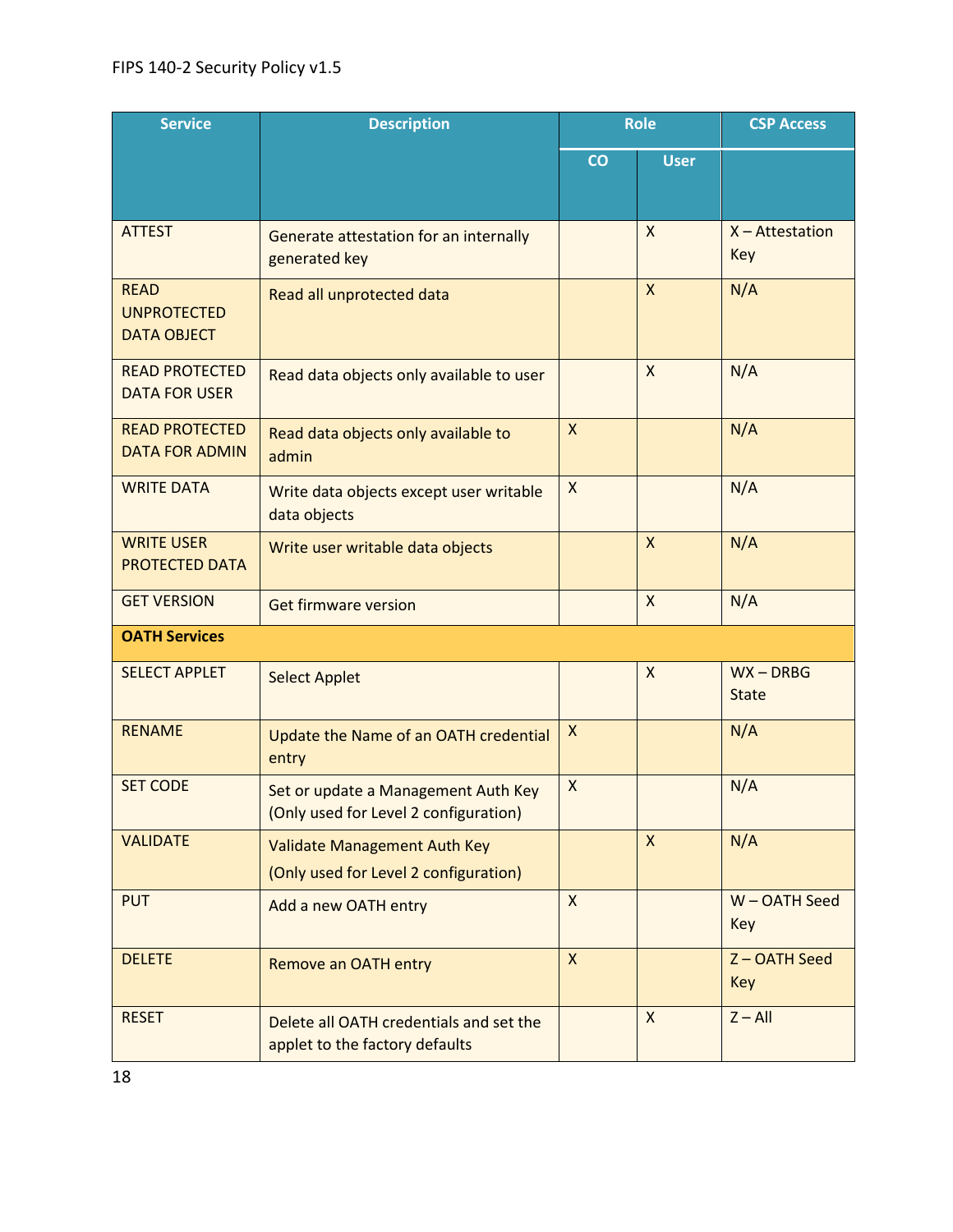| <b>Service</b>           | <b>Description</b>                              | <b>Role</b>               |              | <b>CSP Access</b>                                                                                         |
|--------------------------|-------------------------------------------------|---------------------------|--------------|-----------------------------------------------------------------------------------------------------------|
|                          |                                                 | CO                        | <b>User</b>  |                                                                                                           |
|                          | Zeroization                                     |                           |              |                                                                                                           |
| <b>LIST</b>              | List all the names of the OATH entries          | $\mathsf{X}$              |              | N/A                                                                                                       |
| <b>CALCULATE</b>         | Calculate the code for an OATH entry            | $\pmb{\mathsf{X}}$        |              | X-OATH Seed<br>Key                                                                                        |
| <b>CALCULATE ALL</b>     | Calculate code for all entries                  | $\boldsymbol{\mathsf{X}}$ |              | X-OATH Seed<br>Key                                                                                        |
| <b>FIDO/U2F Services</b> |                                                 |                           |              |                                                                                                           |
| <b>REGISTRATION</b>      | Create a U2F key handle                         | $\pmb{\mathsf{X}}$        |              | $WX - DRBG$<br><b>State</b><br>$X - Wrapping$<br>Key<br>W - Asymmetric<br>Key<br>$X - Attestation$<br>Key |
| <b>AUTHENTICATION</b>    | Generate an assertion using a U2F key<br>handle | $\mathsf{X}$              |              | $WX - DRBG$<br><b>State</b><br>$X - Wrapping$<br>Key<br>X - Asymmetric<br>Key                             |
| <b>VERSION</b>           | Read the U2F version string                     |                           | $\mathsf{x}$ | N/A                                                                                                       |
| <b>RESET</b>             | Zeroization                                     |                           | $\mathsf{x}$ | $WX - DRBG$<br><b>State</b><br>$Z - All$ , but<br><b>Attestation Key</b>                                  |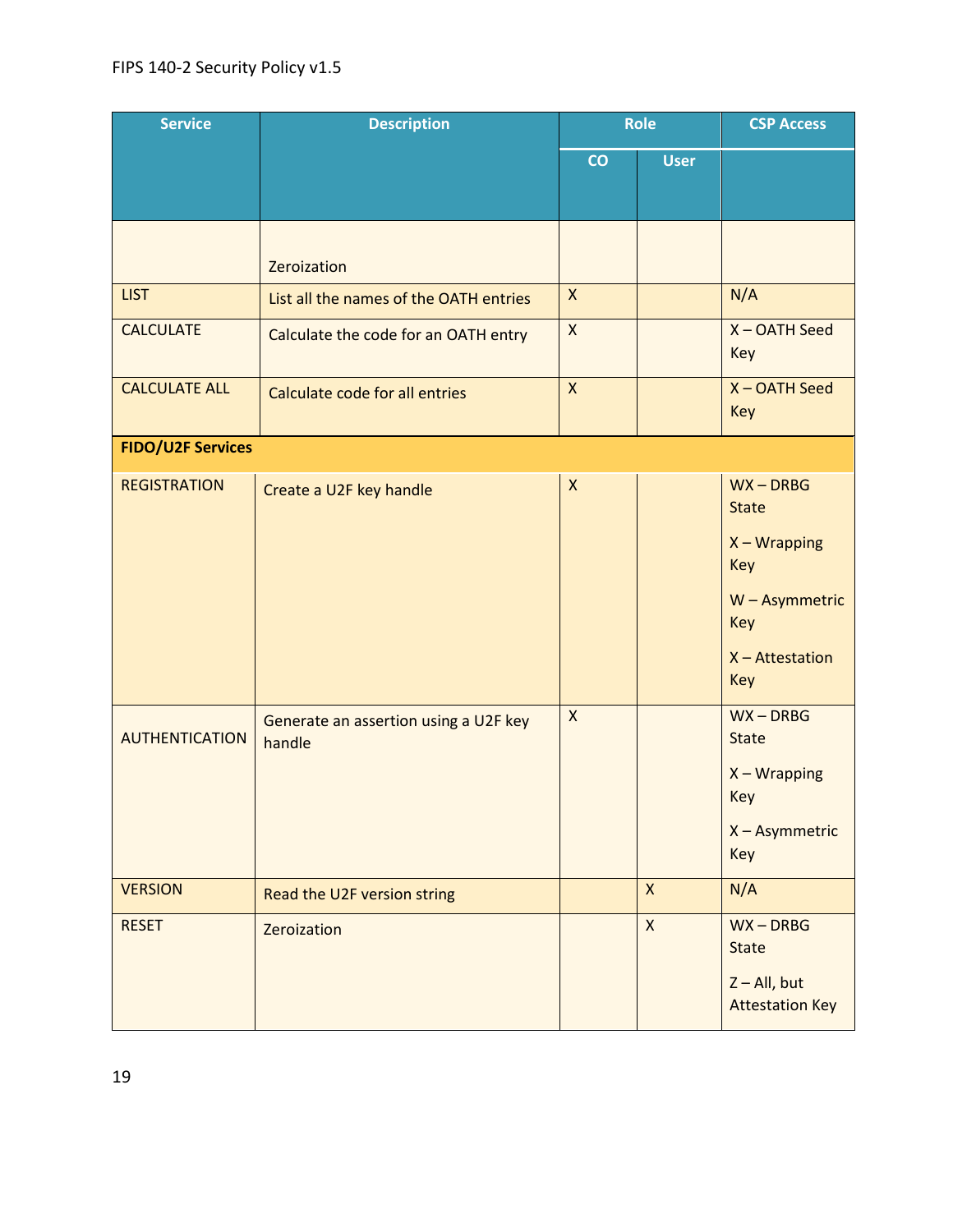| <b>ECHO</b>                            | Echo data over the U2F protocol                         | $\mathsf{X}$       | N/A                                                                                                                                                                         |
|----------------------------------------|---------------------------------------------------------|--------------------|-----------------------------------------------------------------------------------------------------------------------------------------------------------------------------|
| <b>FIDO/FIDO2 Services</b>             |                                                         |                    |                                                                                                                                                                             |
| <b>MAKE</b><br><b>CREDENTIAL</b>       | Create a new FIDO credential (resident or<br>transient) | X                  | $WX - DRBG$<br><b>State</b><br>$X - Wrapping$<br>Key<br>W - Asymmetric<br>Key<br>$X - Attestation$<br><b>Key</b>                                                            |
| <b>GET ASSERTION</b>                   | Use credential                                          | $\mathsf{x}$       | $WX - DRBG$<br><b>State</b><br>$X - Wrapping$<br>Key<br>X - Asymmetric<br>Key<br>X - Offline Key<br>$RWX -$<br><b>Asymmetric Key</b><br>$RWX - CTAP$<br><b>Session Keys</b> |
| <b>GET</b><br><b>INFORMATION</b>       | <b>Device information</b>                               | $\pmb{\mathsf{X}}$ | N/A                                                                                                                                                                         |
| <b>PIN SERVICE</b>                     | Creating, updating, and validating PIN                  | X                  | $RWX -$<br><b>Asymmetric Key</b><br>$RWX - CTAP$<br><b>Session Keys</b>                                                                                                     |
| <b>RESET</b>                           | Zeroization                                             | $\mathsf{X}$       | $Z - All$ , but<br><b>Attestation Key</b>                                                                                                                                   |
| <b>CREDENTIAL</b><br><b>MANAGEMENT</b> | Listing credentials and deleting<br>credentials         | $\mathsf{x}$       | $Z -$<br>Asymmetric<br>Key                                                                                                                                                  |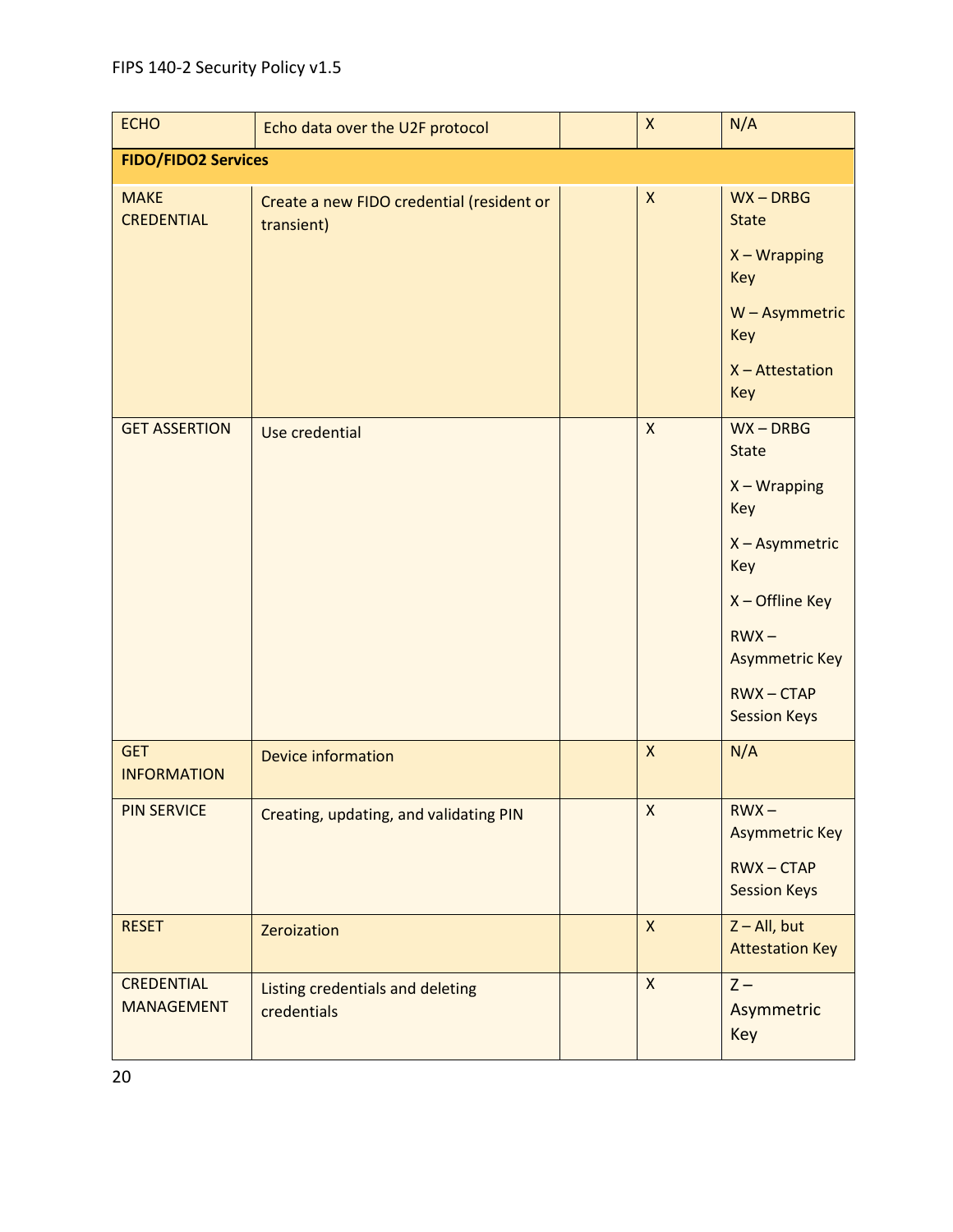| <b>YubiCrypt Services</b>        |                                                     |                    |              |                                                                                        |  |  |  |
|----------------------------------|-----------------------------------------------------|--------------------|--------------|----------------------------------------------------------------------------------------|--|--|--|
| <b>SELECT</b>                    | <b>Select Application</b>                           |                    | $\mathsf{x}$ | N/A                                                                                    |  |  |  |
| <b>PUT KEYS</b>                  | Load keys and associated PIN                        | $\mathsf{X}$       |              | $W -$<br>Authentication<br><b>Keys</b>                                                 |  |  |  |
| <b>DELETE KEYS</b>               | Delete keys                                         | X                  |              | $Z -$<br>Authentication<br><b>Keys</b>                                                 |  |  |  |
| <b>RESET</b>                     | Zeroization                                         |                    | $\mathsf{x}$ | $Z - All$                                                                              |  |  |  |
| <b>LIST</b>                      | Lists the credential names                          |                    | X            | N/A                                                                                    |  |  |  |
| <b>CALCULATE</b>                 | <b>User Authenticate</b>                            |                    | $\mathsf{x}$ | $X -$<br>Authentication<br><b>Keys</b><br>$W -$ Session<br><b>Keys</b>                 |  |  |  |
| <b>GET RETRY</b><br><b>COUNT</b> | Specifies the number of Login attempts<br>remaining |                    | $\mathsf{X}$ | N/A                                                                                    |  |  |  |
| <b>GET VERSION</b>               | <b>Get FW version</b>                               |                    | $\mathsf{X}$ | N/A                                                                                    |  |  |  |
| <b>CHANGE PIN</b>                | <b>Update PIN</b>                                   | $\pmb{\mathsf{X}}$ |              | N/A                                                                                    |  |  |  |
| <b>Secure Channel Services</b>   |                                                     |                    |              |                                                                                        |  |  |  |
| <b>SELECT</b>                    | <b>Select Application</b>                           | X                  |              | N/A                                                                                    |  |  |  |
| <b>PUT KEY</b>                   | <b>Load Authentication Keys</b>                     | $\mathsf{X}$       |              | $W -$<br>Authentication<br><b>Keys</b><br>WX-Sensitive<br>Data Key<br>X - Session Keys |  |  |  |
| <b>DELETE KEY</b>                | Delete key set                                      | $\mathsf{X}$       |              | $Z -$<br>Authentication<br><b>Keys</b>                                                 |  |  |  |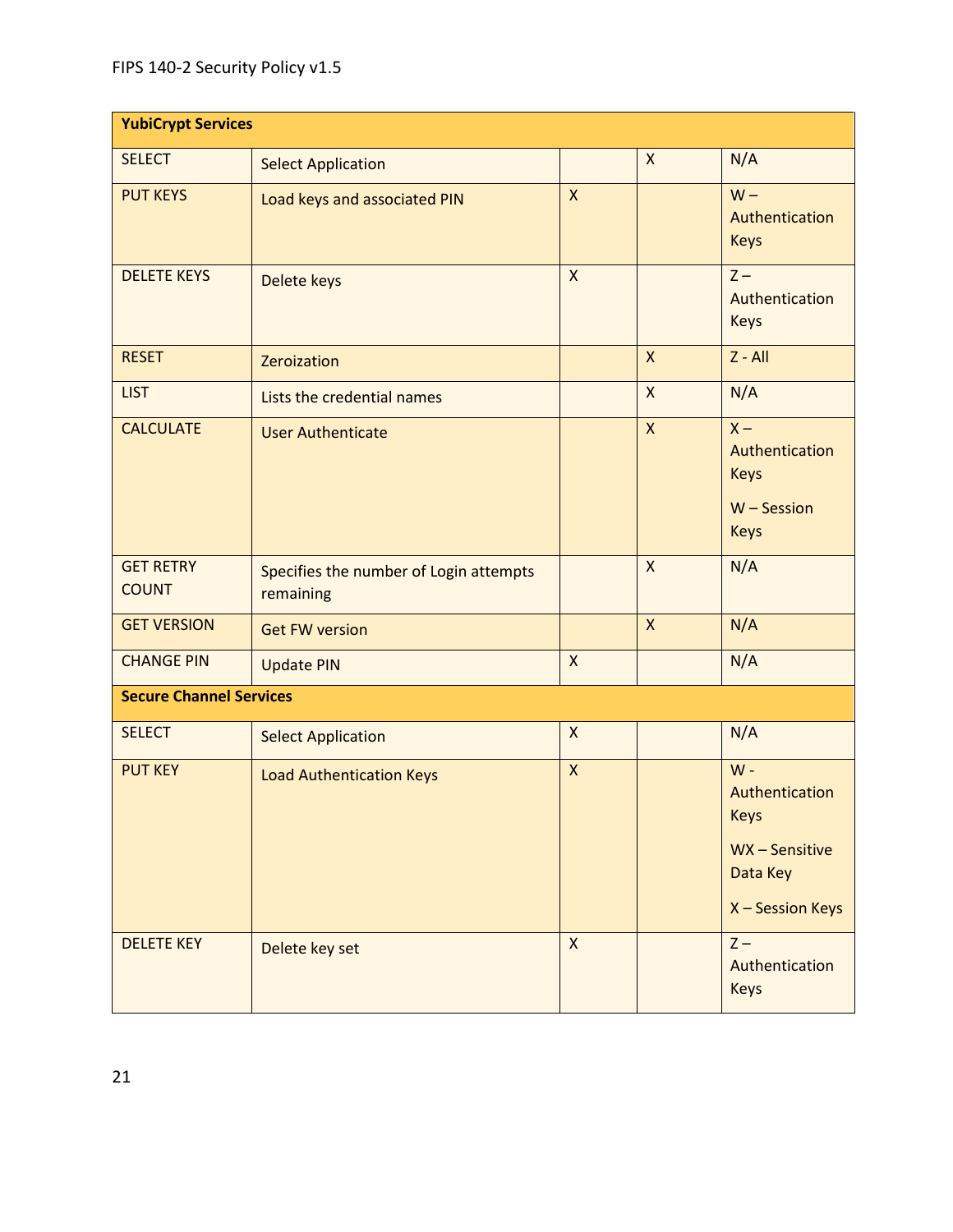|                                        |                                       |              |                           | Z-Sensitive<br>Data Key<br>Z-Session Keys<br>X - Session Keys          |
|----------------------------------------|---------------------------------------|--------------|---------------------------|------------------------------------------------------------------------|
| <b>GET DATA</b>                        | Get metadata                          |              | $\boldsymbol{\mathsf{X}}$ | N/A                                                                    |
| <b>INITIALIZE</b><br><b>UPDATE</b>     | <b>Create Secure Channel Session</b>  | X            |                           | $X -$<br>Authentication<br><b>Keys</b><br>$W -$ Session<br><b>Keys</b> |
| <b>EXTERNAL</b><br><b>AUTHENTICATE</b> | <b>Complete Session Establishment</b> | $\mathsf{x}$ |                           | X - Session Keys                                                       |

## <span id="page-21-0"></span>**2.4 Physical Security**

The module is a single-chip embodiment with a hard, opaque enclosure. The IC packaging is tamper-evident and removal-resistant.

## <span id="page-21-1"></span>**2.5 Operational Environment**

The module supports a non-modifiable operational environment and does not allow for the loading of firmware updates.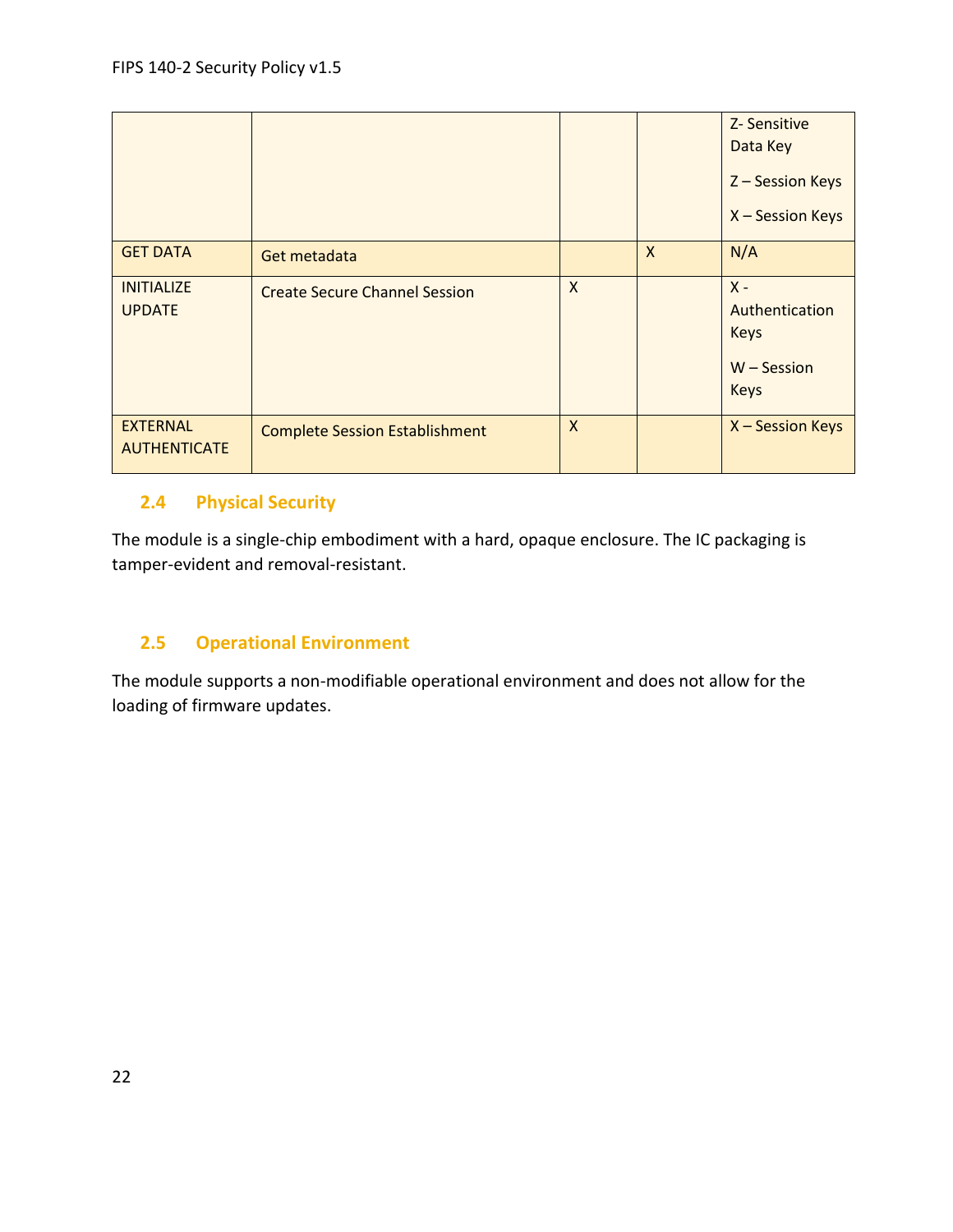## FIPS 140-2 Security Policy v1.5

## **2.6 Cryptographic Key Management**

The module supports the following Critical Security Parameters:

#### **Table 8 – Details of Cryptographic Keys and CSPs**

<span id="page-22-0"></span>

| <b>Key/CSP</b>                       | <b>Type</b>                      | <b>Generation</b>                                              | <b>Entry</b>                                                                                    | <b>Output</b> | <b>Storage</b>             | <b>Zeroization</b> | <b>Usage</b>                                                                 |
|--------------------------------------|----------------------------------|----------------------------------------------------------------|-------------------------------------------------------------------------------------------------|---------------|----------------------------|--------------------|------------------------------------------------------------------------------|
| <b>Entropy Input</b>                 | 384-bits                         | Internally by<br><b>NDRNG</b>                                  | N/A                                                                                             | N/A           | Plaintext in<br><b>RAM</b> | Zeroization        | Seed the DRBG                                                                |
| <b>DRBG Internal</b><br><b>State</b> | V and Key                        | Internally by<br><b>DRBG</b>                                   | N/A                                                                                             | N/A           | Plaintext in<br><b>RAM</b> | Zeroization        | Random<br>number<br>generation                                               |
| <b>Authentication</b><br><b>Keys</b> | AES-128 bit keys<br>(KENC, KMAC) | N/A. For Secure<br>Channel, a<br>default set is<br>pre-loaded. | Plaintext<br>(direct<br>$entry -$<br>Yubicrypt<br>only) or<br>Encrypted<br>by Secure<br>Channel | N/A           | Plaintext in<br>Flash      | Zeroization        | Used to derive<br>session keys for<br><b>Secure Channel</b><br>and YubiCrypt |
| <b>Sensitive Data</b><br><b>Key</b>  | <b>AES-128 CBC</b><br>(KDEK)     | N/A, a default is<br>pre-loaded.                               | Plaintext<br>(direct<br>entry) or<br>Encrypted                                                  | N/A           | Plaintext in<br>Flash      | Zeroization        | Used for<br><b>Sensitive Data</b><br>Decryption                              |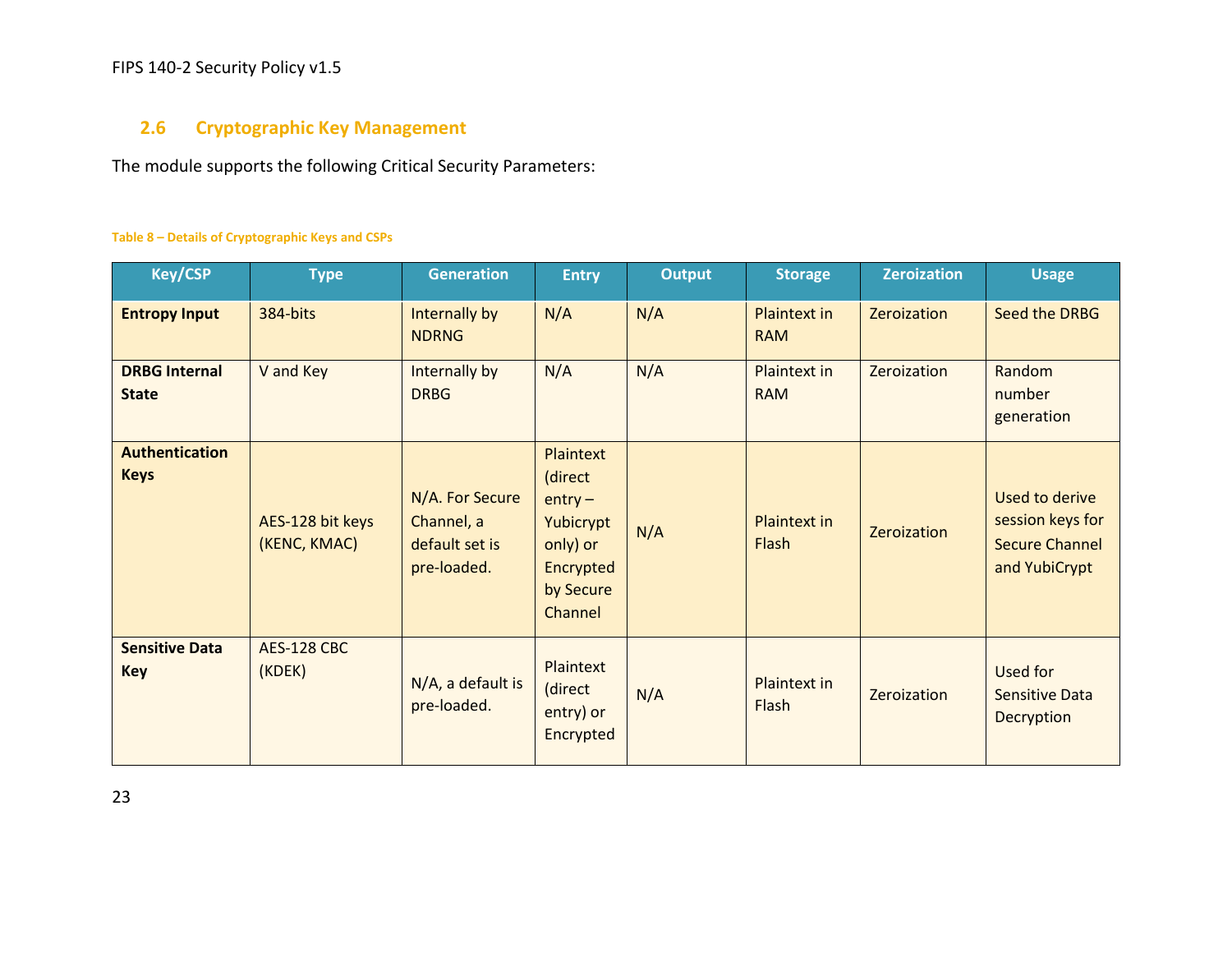| <b>Key/CSP</b>      | <b>Type</b>                                                                                                                                                                                                         | <b>Generation</b>                                                         | <b>Entry</b>                                                                                                | <b>Output</b>                                                                                 | <b>Storage</b>                                        | <b>Zeroization</b> | <b>Usage</b>              |
|---------------------|---------------------------------------------------------------------------------------------------------------------------------------------------------------------------------------------------------------------|---------------------------------------------------------------------------|-------------------------------------------------------------------------------------------------------------|-----------------------------------------------------------------------------------------------|-------------------------------------------------------|--------------------|---------------------------|
|                     |                                                                                                                                                                                                                     |                                                                           | by Secure<br>Channel                                                                                        |                                                                                               |                                                       |                    |                           |
| <b>Session Keys</b> | <b>AES-128 CBC</b><br>(SENC),<br>AES-128 CMAC<br>(RMAC/SMAC)                                                                                                                                                        | N/A. Derived<br>from<br>Authentication<br>Keys via SP800-<br>108 CMAC KDF | N/A                                                                                                         | <b>Plaintext</b><br>(YubiCrypt<br>only) or<br><b>Encrypted by</b><br><b>Secure</b><br>Channel | <b>Plaintext in</b><br><b>RAM</b>                     | Zeroization        | <b>Secures sessions</b>   |
| <b>PINs</b>         | For the Level 1<br>configuration,<br>authentication is<br>not supported.<br>PINs are not relied<br>upon to satisfy any<br>FIPS 140-2<br>requirements and<br>are not treated as<br>CSPs.<br>Minimum 4 byte<br>values | N/A. Pre-loaded<br>values or<br>configured by<br>operator.                | Plaintext<br>(direct<br>entry) or<br>Encrypted<br>by Secure<br>Channel<br>or CTAP<br>Session<br><b>Keys</b> | N/A                                                                                           | Plaintext in<br>Flash (SHA-<br>256 hash for<br>FIDO2) | Zeroization        | Authenticate<br>operators |
| <b>PIN token</b>    | For the Level 1<br>configuration,<br>authentication is<br>not supported. The<br>PIN token is not                                                                                                                    | Internally by<br><b>DRBG</b>                                              | N/A                                                                                                         | Plaintext or<br>Encrypted by<br><b>CTAP Session</b><br>Keys                                   | Plaintext in<br><b>RAM</b>                            | Zeroization        |                           |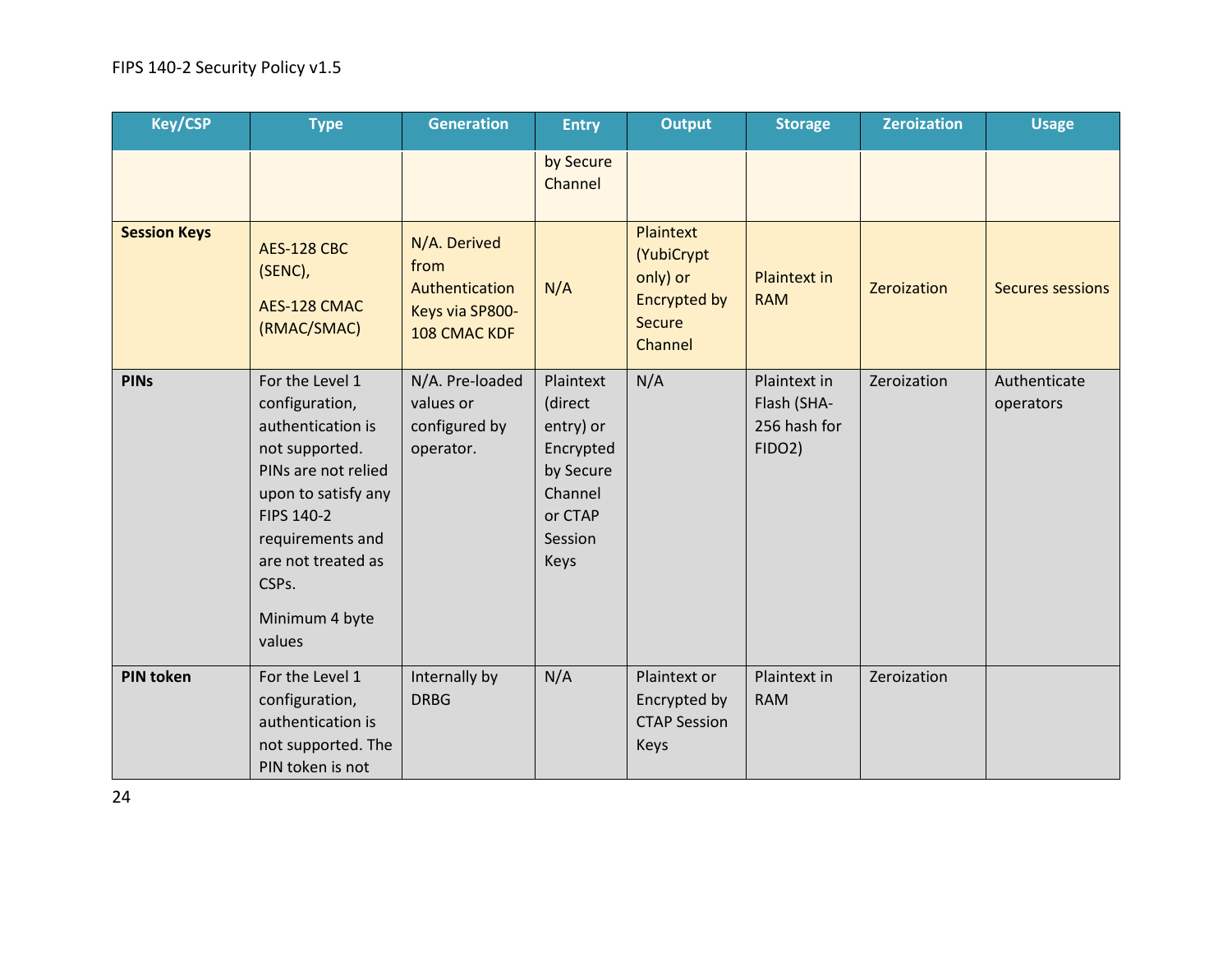| <b>Key/CSP</b>                        | <b>Type</b>                                                                                                    | <b>Generation</b>                                                          | <b>Entry</b>                                                                  | <b>Output</b> | <b>Storage</b>                    | <b>Zeroization</b> | <b>Usage</b>                                                  |
|---------------------------------------|----------------------------------------------------------------------------------------------------------------|----------------------------------------------------------------------------|-------------------------------------------------------------------------------|---------------|-----------------------------------|--------------------|---------------------------------------------------------------|
|                                       | relied upon to<br>satisfy any FIPS<br>$140-2$<br>requirements and<br>is not treated as<br>CSPs<br>HMAC SHA-256 |                                                                            |                                                                               |               |                                   |                    |                                                               |
| <b>CTAP Session</b><br><b>Keys</b>    | AES-256 CBC and<br>HMAC-SHA-256                                                                                | N/A. Established<br>via KAS-SSC and<br><b>KDA</b>                          | N/A                                                                           | N/A           | <b>Plaintext in</b><br><b>RAM</b> | Zeroization        | Used to secure<br>FIDO/FIDO2<br>services in PIN<br>Protocol 2 |
| <b>Management</b><br><b>Auth Keys</b> | 3-Key TDES (PIV),<br>AES 128/192/256-<br>bit (PIV)                                                             | N/A. PIV keys<br>are pre-loaded.                                           | <b>Plaintext</b><br>(direct<br>entry) or<br>Encrypted<br>by Secure<br>Channel | N/A           | <b>Plaintext in</b><br>Flash      | Zeroization        | <b>PIV secrets</b>                                            |
| <b>Offline Key</b>                    | <b>HMAC SHA256</b>                                                                                             | Internally, using<br>the DRBG                                              | N/A                                                                           | N/A           | Plaintext in<br>Flash             | Zeroization        | To support the<br><b>HMAC-Secret</b><br><b>FIDO</b> extension |
| <b>OTP Keys</b>                       | AES-128, HMAC-<br>SHA1, or HASH-<br><b>OTP Secret (byte</b><br>string)                                         | N/A. Pre-loaded<br>values. Hash-<br><b>OTP Secret can</b><br>alternatively | <b>Plaintext</b><br>(direct<br>entry) or<br>Encrypted                         | N/A           | <b>Plaintext in</b><br>Flash      | Zeroization        | Used to<br>generate OTPs                                      |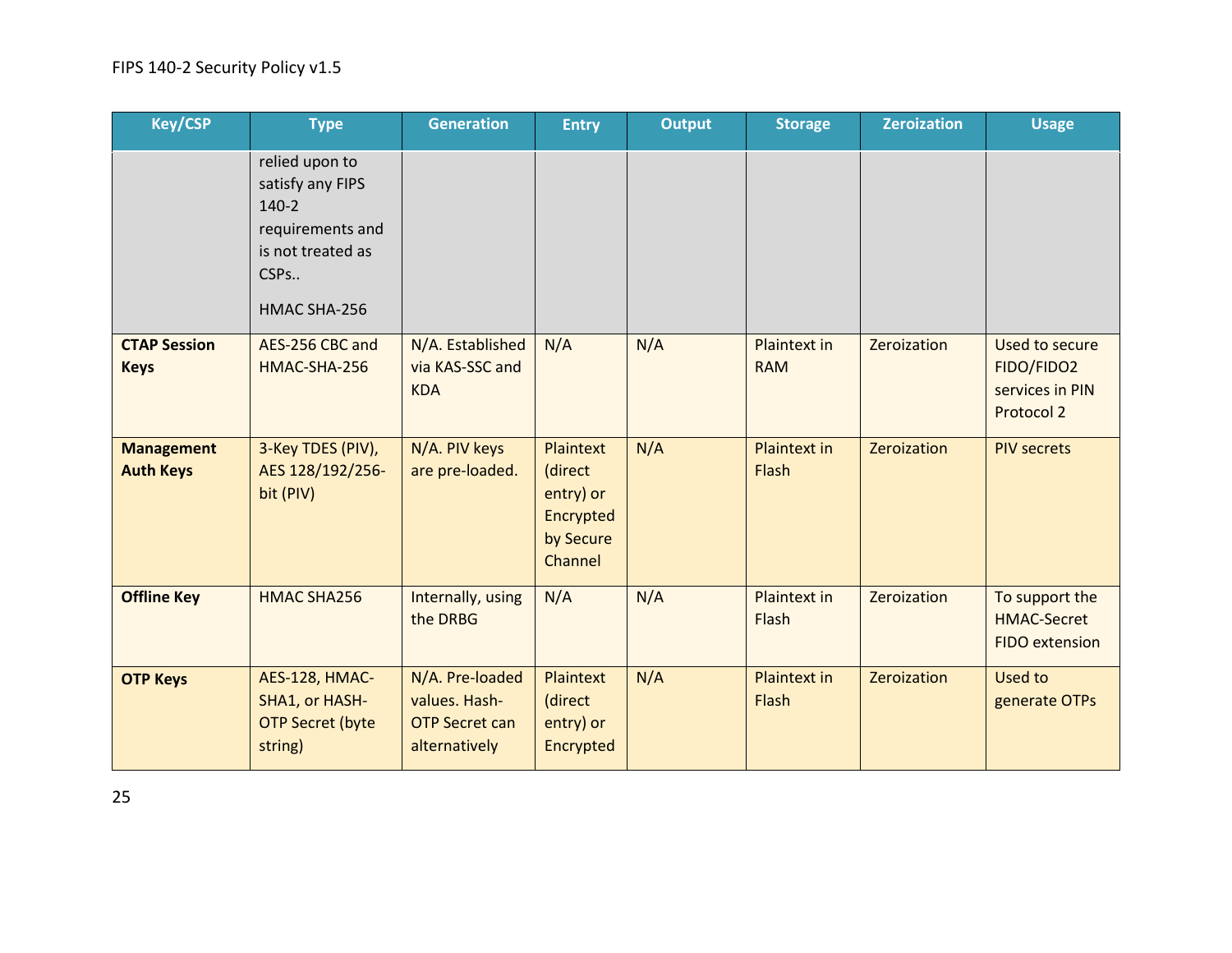| <b>Key/CSP</b>                   | <b>Type</b>                                                                                         | <b>Generation</b>             | <b>Entry</b>                                                                                                              | <b>Output</b>                                                 | <b>Storage</b>                             | <b>Zeroization</b> | <b>Usage</b>                                            |
|----------------------------------|-----------------------------------------------------------------------------------------------------|-------------------------------|---------------------------------------------------------------------------------------------------------------------------|---------------------------------------------------------------|--------------------------------------------|--------------------|---------------------------------------------------------|
|                                  |                                                                                                     | be internally<br>generated.   | by Secure<br>Channel<br>Hash-OTP<br>Secret<br>cannot be<br>imported                                                       |                                                               |                                            |                    |                                                         |
| <b>OATH Seed Key</b>             | <b>HMAC</b><br>SHA1/256/512                                                                         | N/A                           | Plaintext<br>(direct<br>entry) or<br>Encrypted<br>by Secure<br>Channel                                                    | N/A                                                           | Plaintext in<br>Flash                      | Zeroization        | Used to<br>generate HOTPs<br>or TOTPs                   |
| <b>Asymmetric</b><br><b>Keys</b> | RSA 2048 - 4096<br>bits or<br>EC P-256/P-384/P-<br>521 or<br><b>Non-NIST curves</b><br>private keys | Internally, using<br>the DRBG | Plaintext<br>(direct<br>entry) or<br>Encrypted<br>by Secure<br>Channel<br>or<br>SP800-38F<br><b>Key Wrap</b><br>(AES CCM) | <b>AES CCM</b><br>SP800-38F<br><b>Key Wrap</b><br>(FIDO ONLY) | <b>Plaintext in</b><br><b>Flash or RAM</b> | Zeroization        | Signature<br>generation,<br>ECDH, and RSA<br>key unwrap |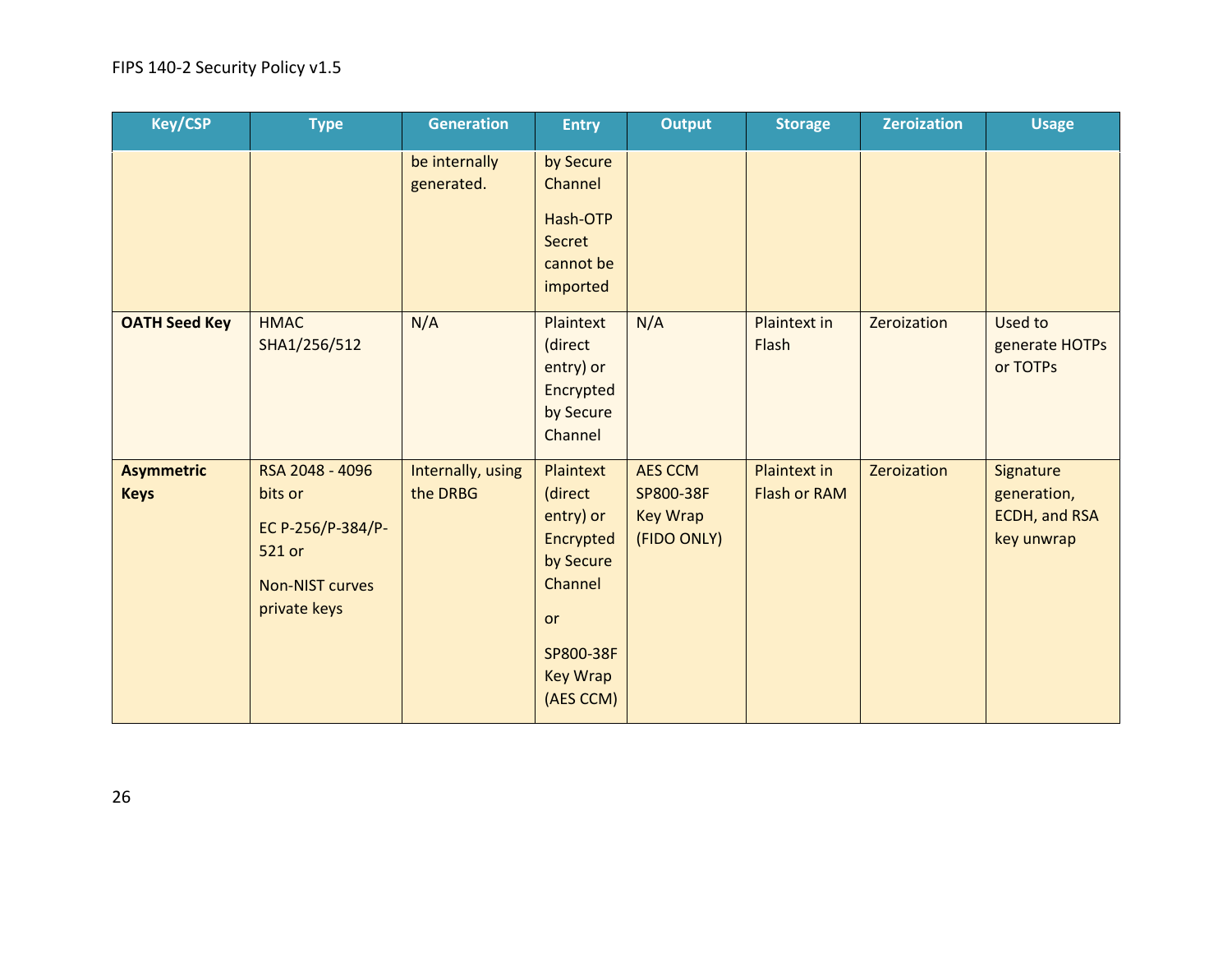| <b>Key/CSP</b>                          | <b>Type</b>                                                                                         | <b>Generation</b>             | <b>Entry</b>                                                                                         | <b>Output</b> | <b>Storage</b>        | <b>Zeroization</b> | <b>Usage</b>                                                                                                  |
|-----------------------------------------|-----------------------------------------------------------------------------------------------------|-------------------------------|------------------------------------------------------------------------------------------------------|---------------|-----------------------|--------------------|---------------------------------------------------------------------------------------------------------------|
| <b>Attestation Key</b>                  | RSA 2048 - 4096<br>bits or<br>EC P-256/P-384/P-<br>521 or<br><b>Non-NIST curves</b><br>private keys | Pre-loaded<br>values.         | Plaintext<br>(direct<br>entry) or<br>Encrypted<br>by Secure<br>Channel<br>PIV and<br>OpenPGP<br>only | N/A           | Plaintext in<br>Flash | $N/A$ .            | <b>Attest internally</b><br>generated<br>public keys                                                          |
| <b>Wrapping Key</b>                     | <b>AES-256 CCM</b>                                                                                  | Internally, using<br>the DRBG | N/A                                                                                                  | N/A           | Plaintext in<br>Flash | Zeroization        | Used to wrap<br>FIDO keys.                                                                                    |
| <b>Asymmetric</b><br><b>Public Keys</b> | RSA 2048 - 4096<br>bits or<br>EC P-256/P-384/P-<br>521 or<br><b>Non-NIST curves</b><br>public keys  | Internally, using<br>the DRBG | N/A                                                                                                  | Plaintext     | Plaintext in<br>Flash | N/A                | Used to verify<br>digital<br>signatures<br>(external<br>entities), ECDH,<br>or perform RSA<br><b>Key Wrap</b> |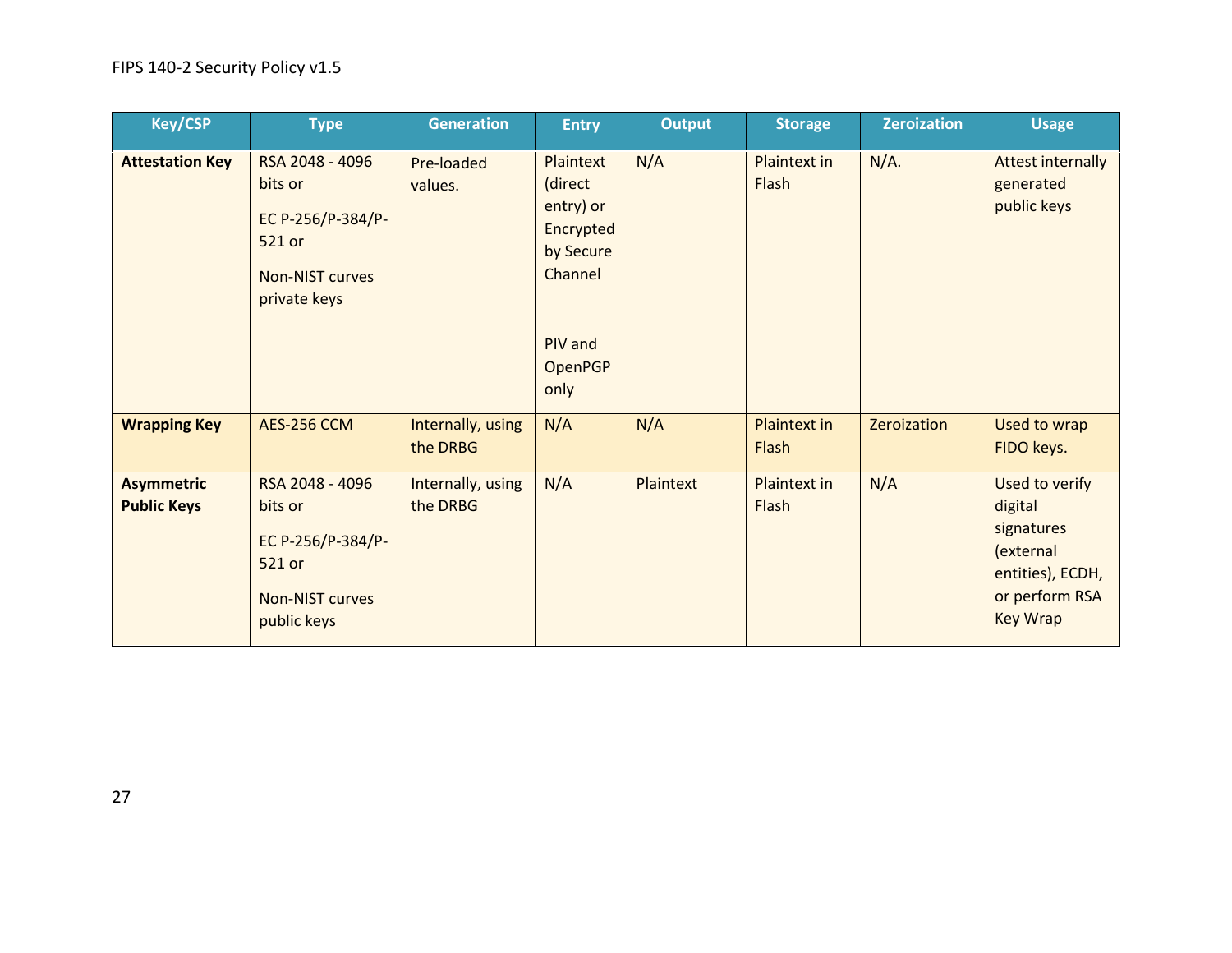## <span id="page-27-0"></span>**2.6.1 Key Generation**

The module uses an internal NDRNG to seed the SP800-90A CTR\_DRBG for the generation of keys. DRBG is initialized with a 384-bit entropy input string, which contains at least 301.8 bits of entropy. Note that the module generates cryptographic keys whose strengths are modified by available entropy.

## <span id="page-27-1"></span>**2.6.2 Key Entry/Output**

CSPs may be entered and output in plaintext. Optionally, a Secure Channel (AES-128 CBC and CMAC) may be established within each functional unit to protect communication, inclusive of CSP entry and output. Keys may also be encrypted by the Wrapping Key (AES-256 CCM). Please see Table 8 above for complete details.

## <span id="page-27-2"></span>**2.6.3 Zeroization Procedures**

Each functional unit is zeroized using separate services that destroy the CSPs within its purview, as follows:

- PIV: "RESET" service. All CSPs zeroized with the Management Auth Key and PIN being set to their default values.
- OTP: "WRITE CONFIG TO SLOT" service. All CSPs zeroized.
- OATH: "RESET" service. All CSPs zeroized.
- OpenPGP: "TERMINATE APPLET" followed by "ACTIVATE APPLET" services. All CSPs zeroized with the PINs being set to their default value.
- FIDO/FIDO2: "RESET" service. All CSPs zeroized with the Offline Key and Wrapping Key being re-generated.
- YubiCrypt: "RESET" service. All CSPs zeroized with the ephemeral keys cleared at power cycle and PINs being set to their default values.
- Secure Channel: "DELETE KEY". All CSPs zeroized with the ephemeral keys cleared at power cycle.

Attestation Keys will persist through a zeroization, as they are used to create public key attestations.

## <span id="page-27-3"></span>**2.7 Electromagnetic Interference / Electromagnetic Compatibility (EMI/EMC)**

The module conforms to 47 CFR FCC Part 15. Subpart B, Class B (Home Use) requirements.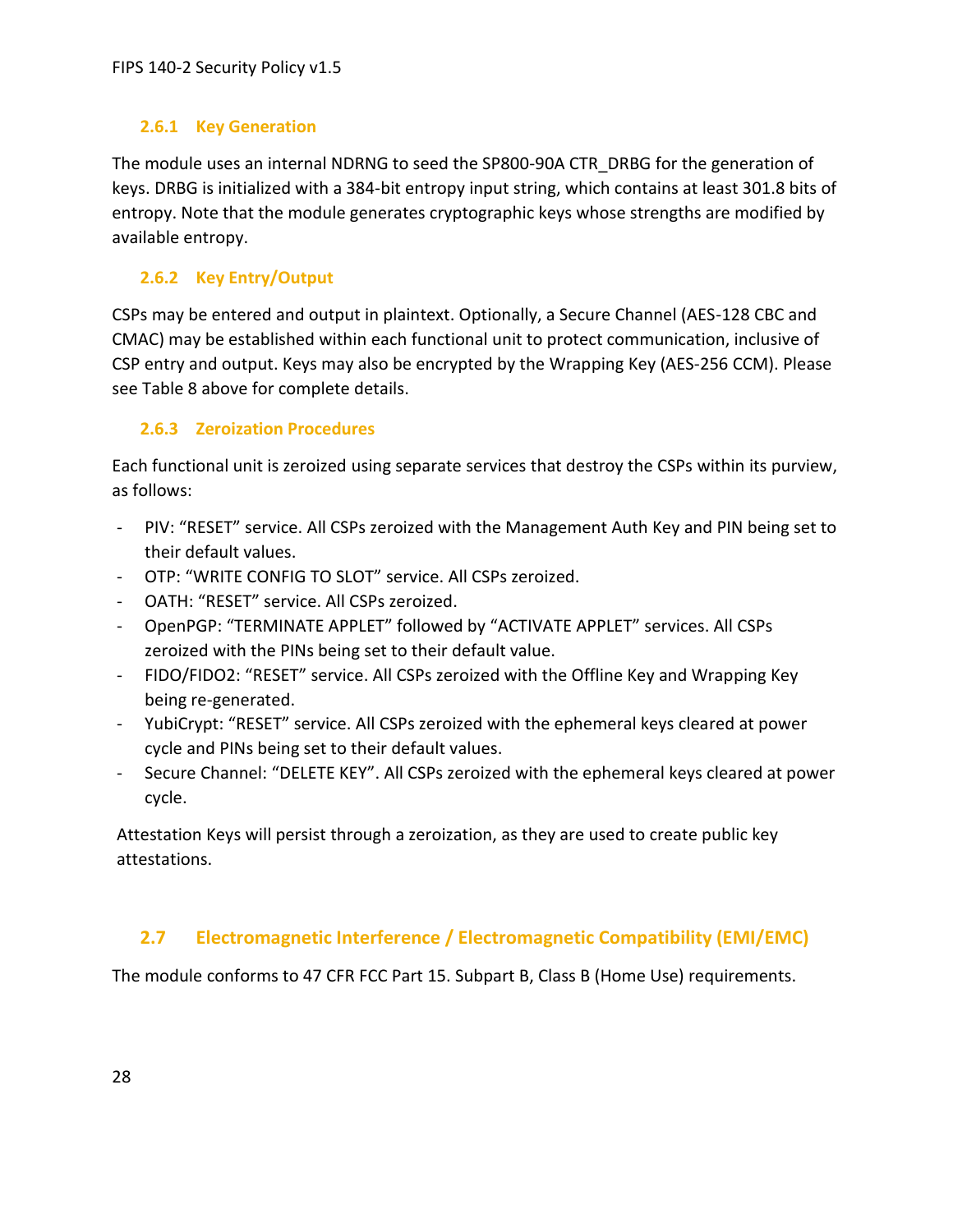## <span id="page-28-0"></span>**2.8 Self-Tests**

Self-tests are health checks that ensure that the cryptographic algorithms within the module are operating correctly. The self-tests identified in FIPS 140-2 broadly fall within two categories

- 1. Power-On Self-Tests
- 2. Conditional Self-Tests

## <span id="page-28-1"></span>**2.8.1 Power-On Self-Tests**

The module benefits from the allowances set forth by IG 9.11. Upon initial installation, the module performs all required power-on self-tests. Once successfully completed, a POST flag is set and is checked upon each subsequent power-on. For each subsequent power-on, if the POST flag is set, only the firmware integrity test is performed. All other self-tests may be invoked on demand. The module supports the following Power-On Self-Tests:

- Firmware Integrity Test (16-bit EDC)
- AES-128 CCM Encrypt KAT
- AES-128 ECB Decrypt KAT
- HMAC (SHA-1, SHA-256, SHA-512) KAT
- KDF SP800-108 CMAC KAT
- CTR\_DRBG KAT
- ECDSA Signature Generation Component (P-256) KAT
- ECC CDH Primitive "Z" Computation KAT
- RSA 2048 Signature Generation Component KAT
- RSA 2048 Decryption Primitive KAT Component KAT)
- TDES 3-Key Encrypt KAT

## <span id="page-28-2"></span>**2.8.2 Conditional Self-Tests**

The module supports the following Conditional Self-Tests:

- NDRNG Continuous Test
- SP800-90A Health Tests
- ECDSA Pairwise Consistency Test
- RSA Pairwise Consistency Test

## <span id="page-28-3"></span>**2.8.3 Self-Tests Error Handling**

If any of the Power-On Self-Tests fail, the module enters the error state and will immediately restart.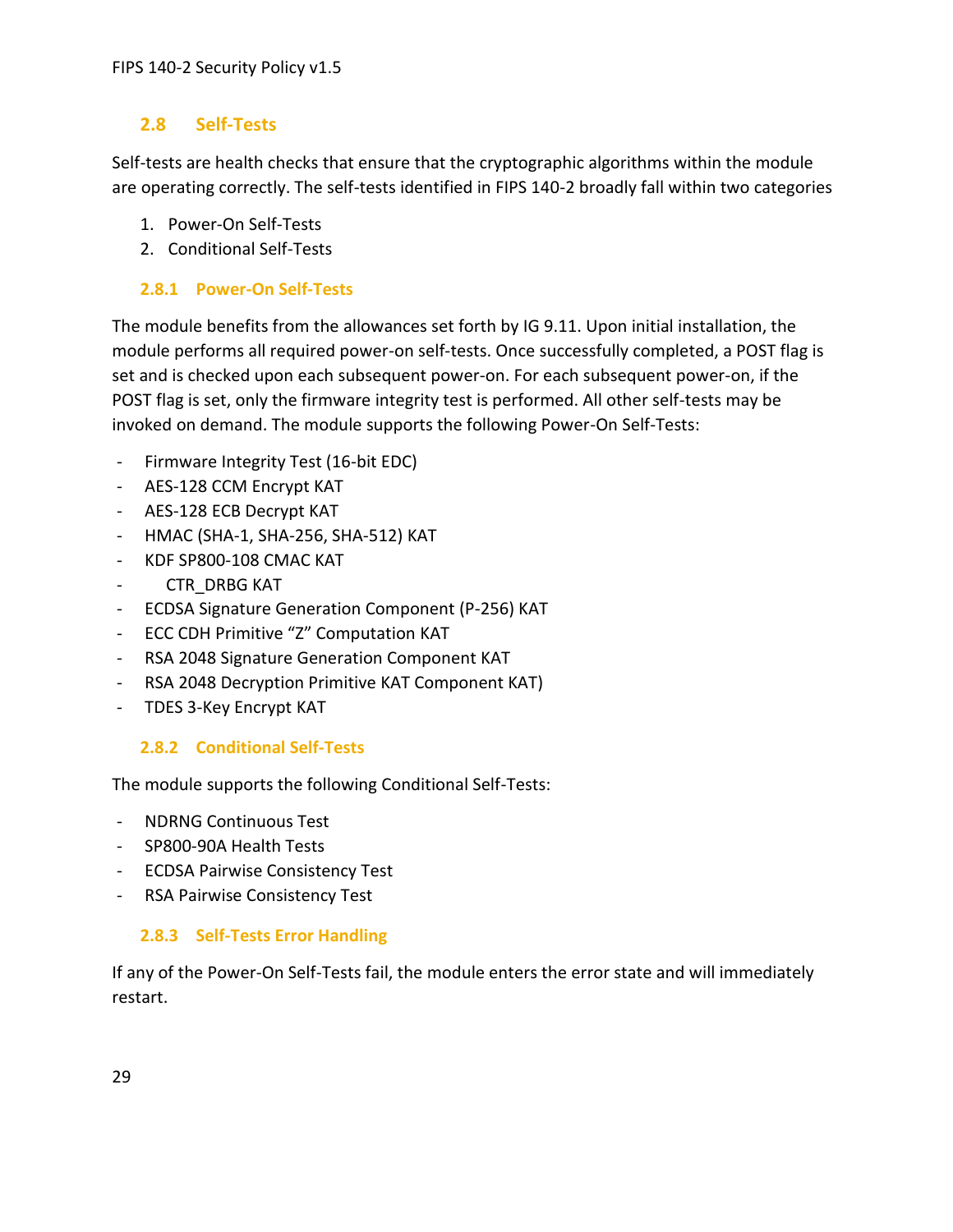## <span id="page-29-0"></span>**2.9 Mitigation Of Other Attacks**

The module does not assert mitigation of attacks beyond the scope of FIPS 140-2 requirements.

## <span id="page-29-1"></span>**3. Secure Operation**

The module supports an Approved mode and a non-Approved mode of operation.

## <span id="page-29-2"></span>**3.1 Installation**

There are no specific instructions for the installation of the YubiKey 5 Cryptographic Module. The module will come installed within a YubiKey 5 and is ready for use once powered-on and initialized per the instructions in Section 3.2.

## <span id="page-29-3"></span>**3.2 Initialization**

In order to operate in the Approved mode of operation, the operator must adhere to the following instructions:

- Do not use any algorithms specified in Table 4 of this Security Policy
- Select the functional units intended for use and perform the following:
	- o OTP:
		- Establish a secure channel to perform the following services over NFC:
			- WRITE CONFIG TO SLOT
	- o PIV:
		- Establish a secure channel to perform the following services over NFC:
			- IMPORT KEY
			- CHANGE MANAGEMENT KEY
	- o OpenPGP:
		- Establish a secure channel to perform the following services over NFC:
			- IMPORT ASYMMETRIC KEY
	- o OATH:
		- Establish a secure channel to perform the following services over NFC:
			- PUT
	- o FIDO U2F:
		- No additional instructions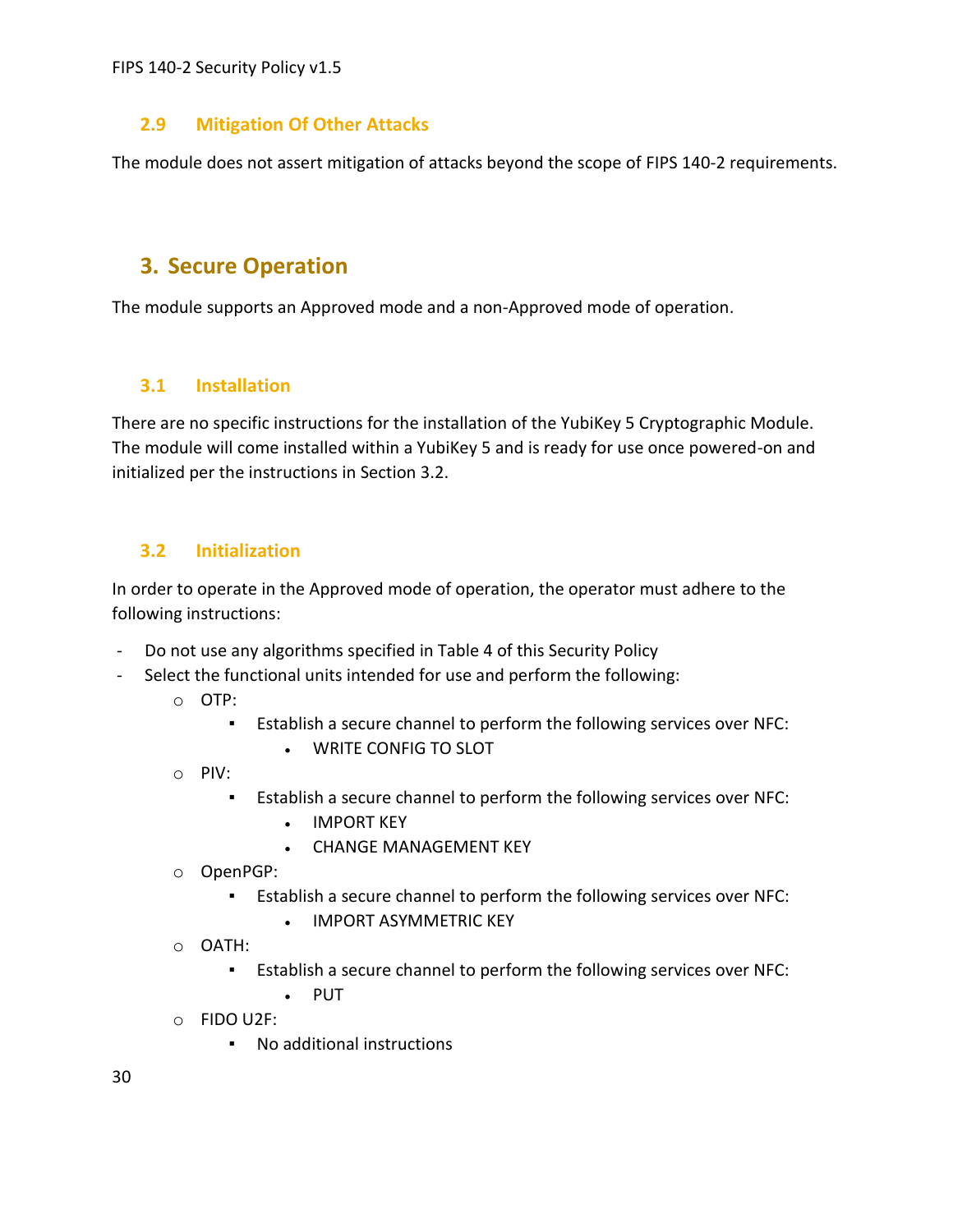- o FIDO2:
	- No additional instructions
- o YubiCrypt:
	- Establish a secure channel to perform any YubiCrypt services over NFC
- o Secure Channel:
	- Update the default key set
- If the instructions above are not adhered to or the operator desires to transition to the non-Approved mode, then the module must be zeroized per the instructions in Section 2.6.3.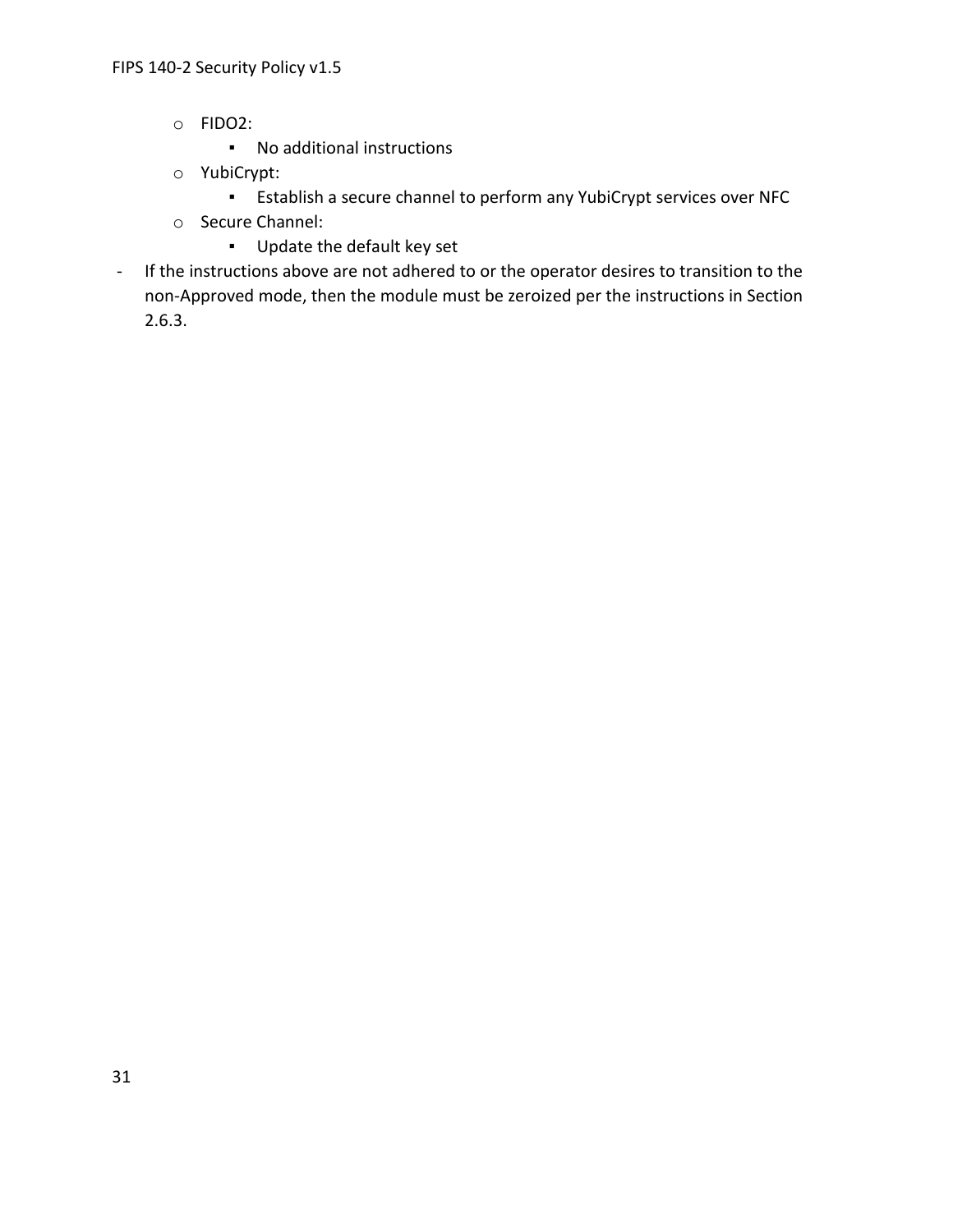## <span id="page-31-0"></span>**Appendix A: Acronyms**

This section describes the acronyms used throughout the document.

#### **Table 9 - Acronyms**

| <b>Acronym</b> | <b>Definition</b>                                 |  |  |  |  |
|----------------|---------------------------------------------------|--|--|--|--|
| <b>AES</b>     | <b>Advanced Encryption Algorithm</b>              |  |  |  |  |
| <b>CKG</b>     | <b>Cryptographic Key Generation</b>               |  |  |  |  |
| <b>CTAP</b>    | <b>Client to Authenticator Protocol</b>           |  |  |  |  |
| <b>DES</b>     | <b>Data Encryption Standard</b>                   |  |  |  |  |
| <b>DRBG</b>    | Deterministic Random Bit Generator                |  |  |  |  |
| <b>ECDH</b>    | <b>Elliptic Curve Diffie-Hellman</b>              |  |  |  |  |
| <b>ECDSA</b>   | <b>Elliptic Curve Digital Signature Algorithm</b> |  |  |  |  |
| <b>FIDO</b>    | <b>Fast Identity Online</b>                       |  |  |  |  |
| <b>HMAC</b>    | Hash-based Message Authentication Code            |  |  |  |  |
| <b>KDA</b>     | <b>Key Derivation Algorithm</b>                   |  |  |  |  |
| <b>KDF</b>     | <b>Key Derivation Function</b>                    |  |  |  |  |
| <b>KTS</b>     | <b>Key Transport Scheme</b>                       |  |  |  |  |
| <b>LRC</b>     | Longitudinal Redundancy Check                     |  |  |  |  |
| <b>NDRNG</b>   | Non-deterministic Random Number Generator         |  |  |  |  |
| <b>OATH</b>    | <b>Open Authentication</b>                        |  |  |  |  |
| <b>OTP</b>     | <b>One Time Passcode</b>                          |  |  |  |  |
| <b>PIN</b>     | <b>Personal Identification Number</b>             |  |  |  |  |
| <b>PIV</b>     | <b>Personal Identification Verification</b>       |  |  |  |  |
| <b>RSA</b>     | Rivest, Shamir, Adleman                           |  |  |  |  |
| <b>SCL</b>     | <b>Serial Clock Line</b>                          |  |  |  |  |